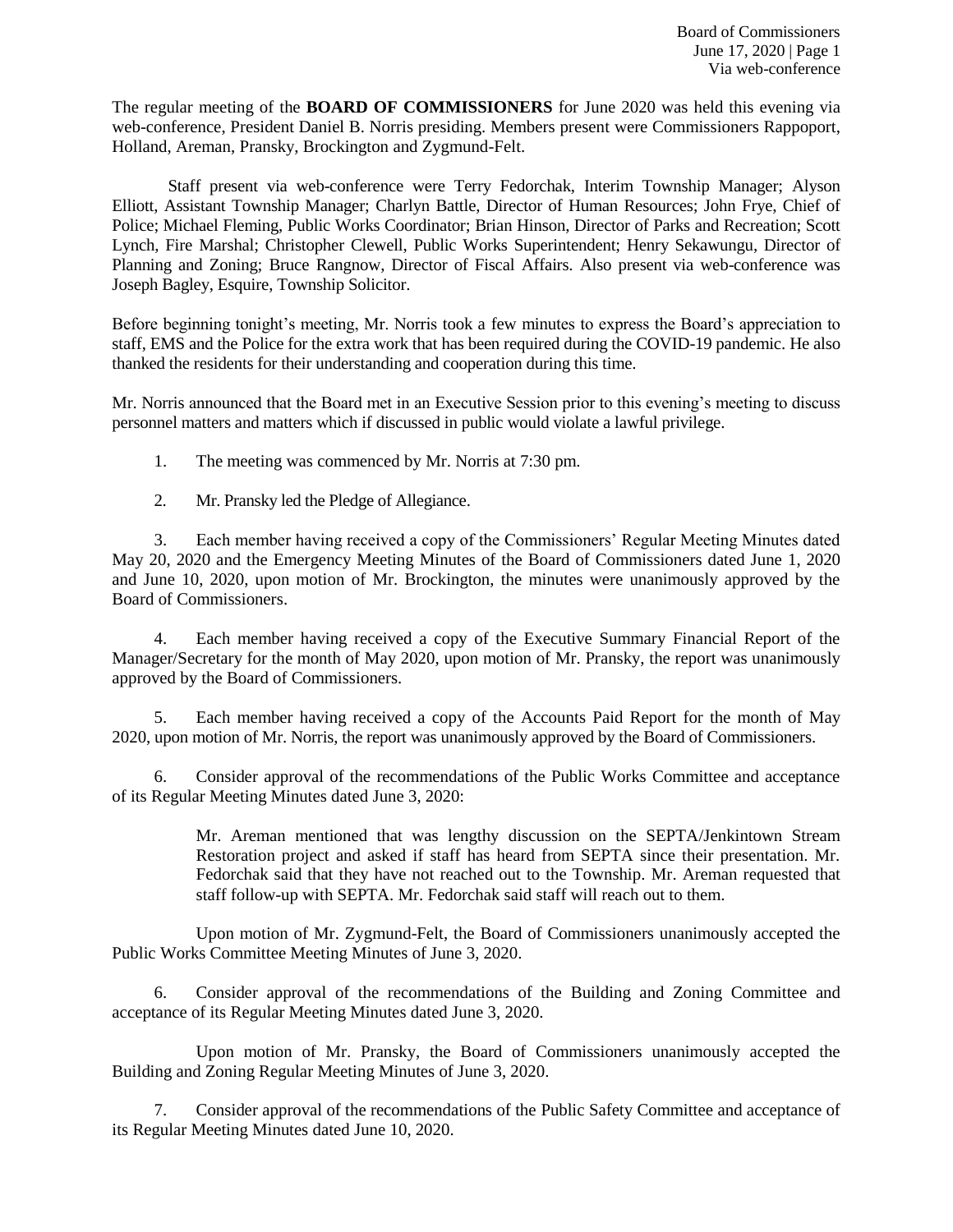a. Upon motion of Mr. Brockington, the Board of Commissioners approved the extension of the expiration date of the current Certified Police Candidate List until a new list can be certified following the Police Exam in the fall, which was postponed due to the Coronavirus Pandemic.

Mr. Areman mentioned that on page two of the minutes, fourth full paragraph down where it says "Elicit Bias Training" should be amended to say "Implicit Bias Training".

Upon motion of Mr. Brockington, the Board of Commissioners unanimously accepted the Public Safety Regular Meeting Minutes dated June 10, 2020, *contingent upon the amendment being made on page two of the minutes.*

8. Consider approval of the recommendations of the Public Affairs Committee and acceptance of its Regular Meeting Minutes dated June 10, 2020.

> a. Authorize Township staff to draft an Ordinance amending Chapter 260, Subdivision and Land Development, of the Cheltenham Township Code of Ordinances to incorporate proposed amendments to §260-103, Purposes; §260-201, Definition of terms; §260-409, Preservation and protection of existing vegetation; and §260-415, Sidewalks and verges; and authorize advertisement of the Board of Commissioner's intention to consider its adoption at an upcoming regularly-scheduled meeting.

Ms. Rappoport stated that the revised copy should include the 10% replacement threshold that was agreed upon last week.

Mr. Pransky mentioned that there was a statement on the red-lined copy that included the words recommend and require in the same sentence. It should just say recommend, because both words are conflicting. Mr. Bagley said he will change the statement to say recommend only.

*Mr. Lewis Ruberg, on behalf of the Shade Tree Advisory Commission (STAC)*, expressed the following concerns regarding the changes to the SALDO:

- STAC was not aware that the threshold changed from 25% to 10%.
- The 3" caliber determination for when trees have to be replaced is too small.
- The plan requirements necessitate that all trees be located on the plan within 200 ft. of the land development plot, which is incredibly onerous on the developer to locate every tree in the area. STAC recommended that the neighboring canopy to the land development plot be located on the plan, not every tree within 200 ft.
- The requirement that any tree be replaced because in the past, we gave allowance for just the dead trees.
- Because of the very strict requirements, STAC feels that developers will be asking the Board for relief often.

Ms. Rappoport clarified that the most recent version of the SALDO represents a number of conversations since STAC submitted their recommendations. She also stated that she thought the concern with the 200 ft. and canopy location was addressed in the most recent version, and will have staff look into this. She also stated that the Board can defer voting on this tonight if need be.

*Ms. Gail Middleton, 123 Waverly Road East, Wyncote, PA,* expressed concerns about the Shade Tree Advisory Commission being the last to know about any changes and reiterated Mr. Ruberg's concerns about the 25% to 10% and the 3" caliber.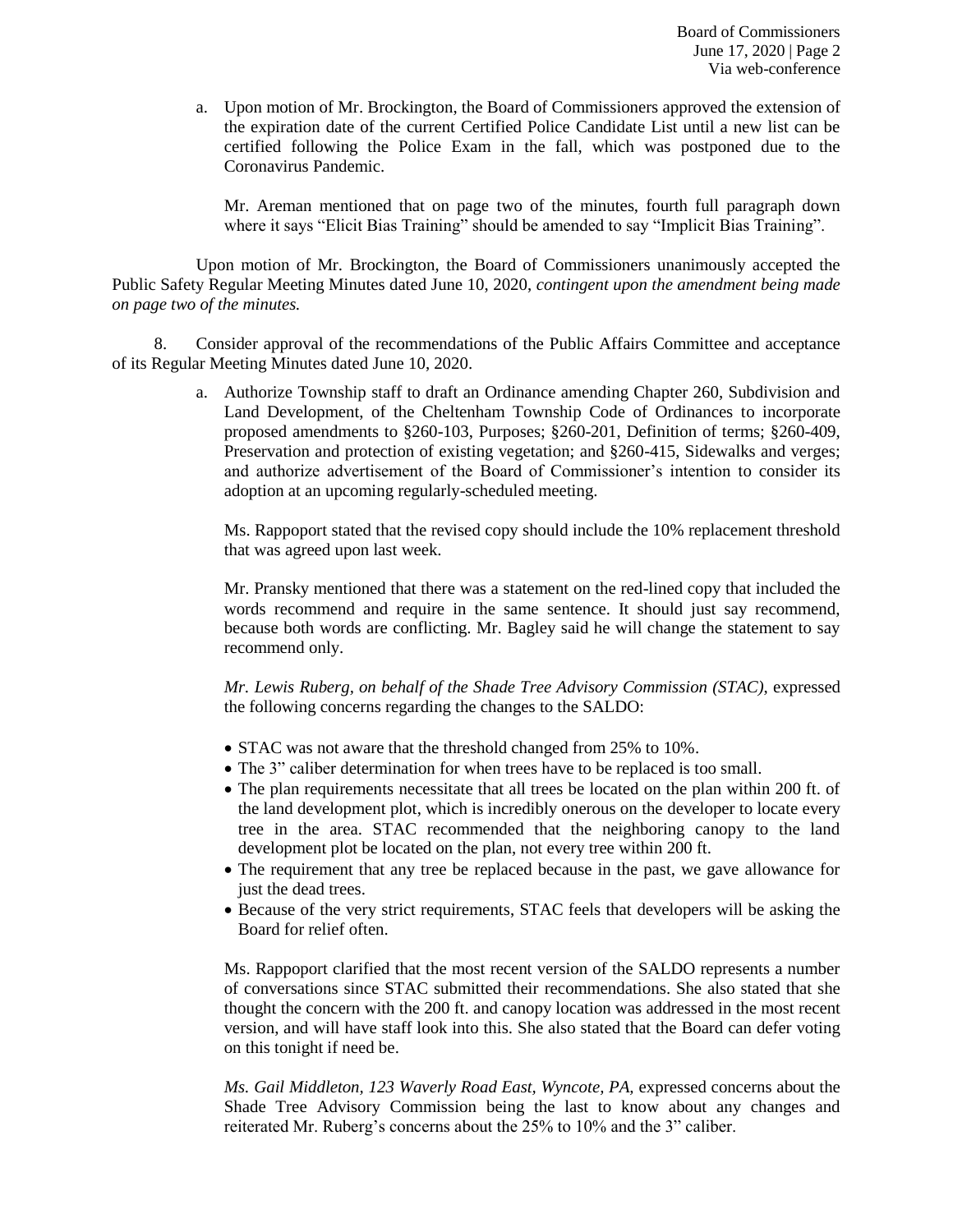Mr. Areman asked if this draft can be amended. Mr. Bagley suggested that the Board approves half of the motion tonight, which would be to draft the Ordinance and have it reviewed by the Board and STAC before advertising.

Upon motion of Mr. Pransky, the Board of Commissioners unanimously authorized Township staff to draft an Ordinance amending Chapter 260, Subdivision and Land Development, of the Cheltenham Township Code of Ordinances to incorporate proposed amendments to §260-103, Purposes; §260-201, Definition of terms; §260-409, Preservation and protection of existing vegetation; and  $§260-415$ , Sidewalks and verges; and authorize advertisement of the Board of Commissioner's intention to consider its adoption at an upcoming regularly-scheduled meeting after the Board and Shade Tree Advisory Commission has had a chance to review and comment on the draft.

Upon motion of Ms. Rappoport, the Board of Commissioners unanimously accepted the Public Affairs Committee Regular Meeting Minutes of June 10, 2020.

9. Consider approval of the recommendations of the Finance Committee and acceptance of its Regular Meeting Minutes dated June 10, 2020.

> a. Upon motion of Mr. Holland, the Board of Commissioners approved **Resolution No. 16- 20** authorizing preparation for the Incurrence of Non-Electoral Debt (see attached).

Mr. Holland briefly explained that the Township is preparing for future capital improvement projects. It will be reviewing the capital budget in the next couple of months in light of the current financial situation to make prudent decisions on the capital projects it will undertake.

Upon motion of Mr. Norris, the Board of Commissioners unanimously accepted the Finance Committee Regular Meeting Minutes of June 10, 2020.

- 10. Old Business:
	- a. Vieen Leung, PFM Group Consulting, LLC, presented Cheltenham Township's Five-Year Financial Management Plan (see attached).

Mr. Norris said all of the Commissioners understand that the Township faces serious financial hardships, which is why they took on this study. This study took a look at finances and management operations. Public input tonight and in upcoming weeks and months, is always welcome.

Mr. Pransky clarified that the Library Tax is an additional tax and will shift the funding away from the Township's budget. Secondly, the Township will need to educate the public on the benefits of increasing the Earned Income Tax (EIT) and instituting a Library Tax. Mr. Pransky also commented that the only thing he did not see in the presentation was a combination of results and establishing benchmarks.

Mr. Norris said the Township faces revenue shortfalls and how to address them. He said he would like to see tax increases made where they can be distributed more fairly and equitably, such as the EIT, rather than property tax increases. Mr. Norris also thanked Mr. Holland and Mr. Zygmund-Felt for all their help with this study.

Mr. Holland asked about where the impact would be if a Library Tax were implemented. Ms. Leung explained that reducing the Real Estate Tax by the same amount as the Library Tax levy will have a property owner pay the same total tax. Mr. Holland said in his opinion, he wants to see the Township focus on other items that have more of an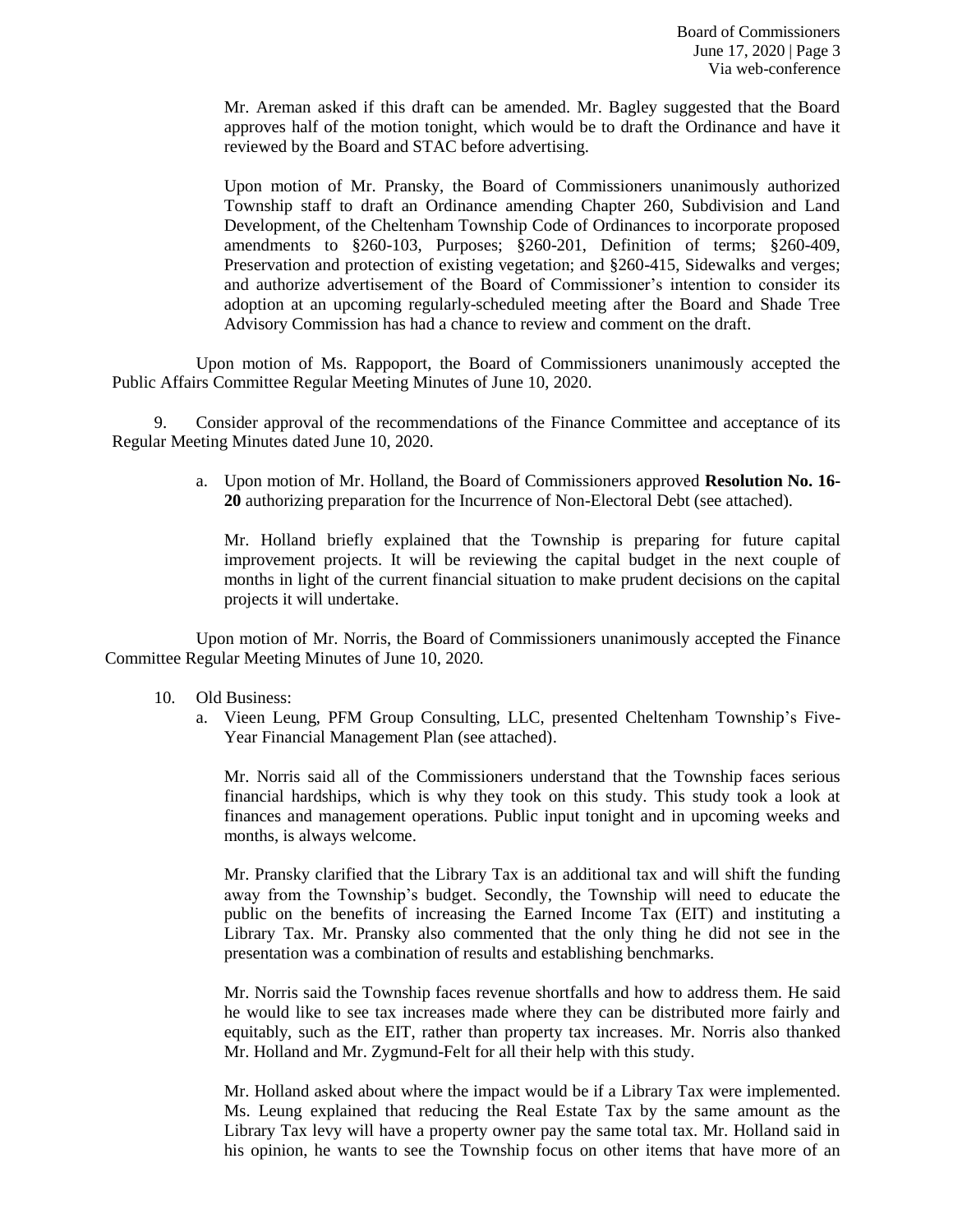impact on the overall budget, either a revenue increase, or expense decrease, rather than shifting expenses.

Mr. Zygmund-Felt said this issue did not arise overnight; this has been 40-50 years in the making in terms of things that haven't been addressed or attended to. The Township has to be focused; this is going to take a great deal of time and energy to remedy. He commended the Board and senior staff for the degree of openness, transparency and candidness that they have had in order to help PFM perform this study. We have spent a lot of time and energy and we want the community to understand the road ahead of us.

Mr. Areman commented that staff Township staff was integral in helping PFM with this report. This report lays out a holistic approach; it's not just one group, such as taxpayers or employees, feeling most if not all of the pain. Everyone is going to have a little bit of pain and hopefully all will reap some of the benefits in the long term. This Board has the will and the ability to pull this all together.

Mr. Brockington asked how the EIT will affect the senior citizens. Ms. Leung said the EIT is based on salaries, commissions and bonuses, so senior citizens who are on a fixed income should not be affected if they do not have a salary.

#### Public Comment

*Tom McHugh, 127 Hewett Road, Wyncote, PA,* asked if the residents will have access to the comprehensive report. Mr. Holland stated that once the report is finalized, a link will be posted to the website for the residents to access. Ms. Rappoport said it is crucial for residents to have access to the full report if they are being asked to accept the significant changes recommended by the report. Mr. McHugh said he does not think shifting the Library Tax to its own account will help the residents. He sees false alarms as more of a nuisance, and would like to see an increase in a nuisance fee to help reduce the number of calls. Lastly, since the streetlights have all been converted to LED, the only thing to reduce the cost of the street lighting is to reduce the number of streetlights, which is not a good move to make.

Ms. Leung said the street light fee is similar to the stormwater fee, in which a fee is levied to offset the existing costs. Mr. Norris clarified that this is a way to share some of the costs with commercial properties or non-profits in the Township and remove some of the burden that is currently now on the shoulders of the property owners.

*Mr. Robert Hyslop, 211 Harrison Avenue, Glenside, PA,* thanked PFM for their comprehensive presentation and found it to be very focused on the long-term. He also inquired about the cost of the study if he is allowed to know. Mr. Norris said as far as the cost of the study, he is always in favor of transparency and asked Ms. Elliott if she could provide the information. Ms. Elliott stated that she believes it was around \$100,000, with 60% covered by a State Grant. Ms. Rappoport clarified that the total cost was \$97,000.

*Ms. Rhonda Isser, Cheltenham Lateral Solutions*, reiterated Mr. Hyslop's comments on the value of the PFM report and commented that the nuisance fees seem like something worth considering. Ms. Isser asked if the video from tonight's meeting could be posted on the Township website by tomorrow. Ms. Elliott said she will have the video up as soon as possible. Ms. Isser also expressed concerns that last week's meeting videos were not posted yet. Ms. Elliott said there was a glitch with last week's videos and they were unable to be posted.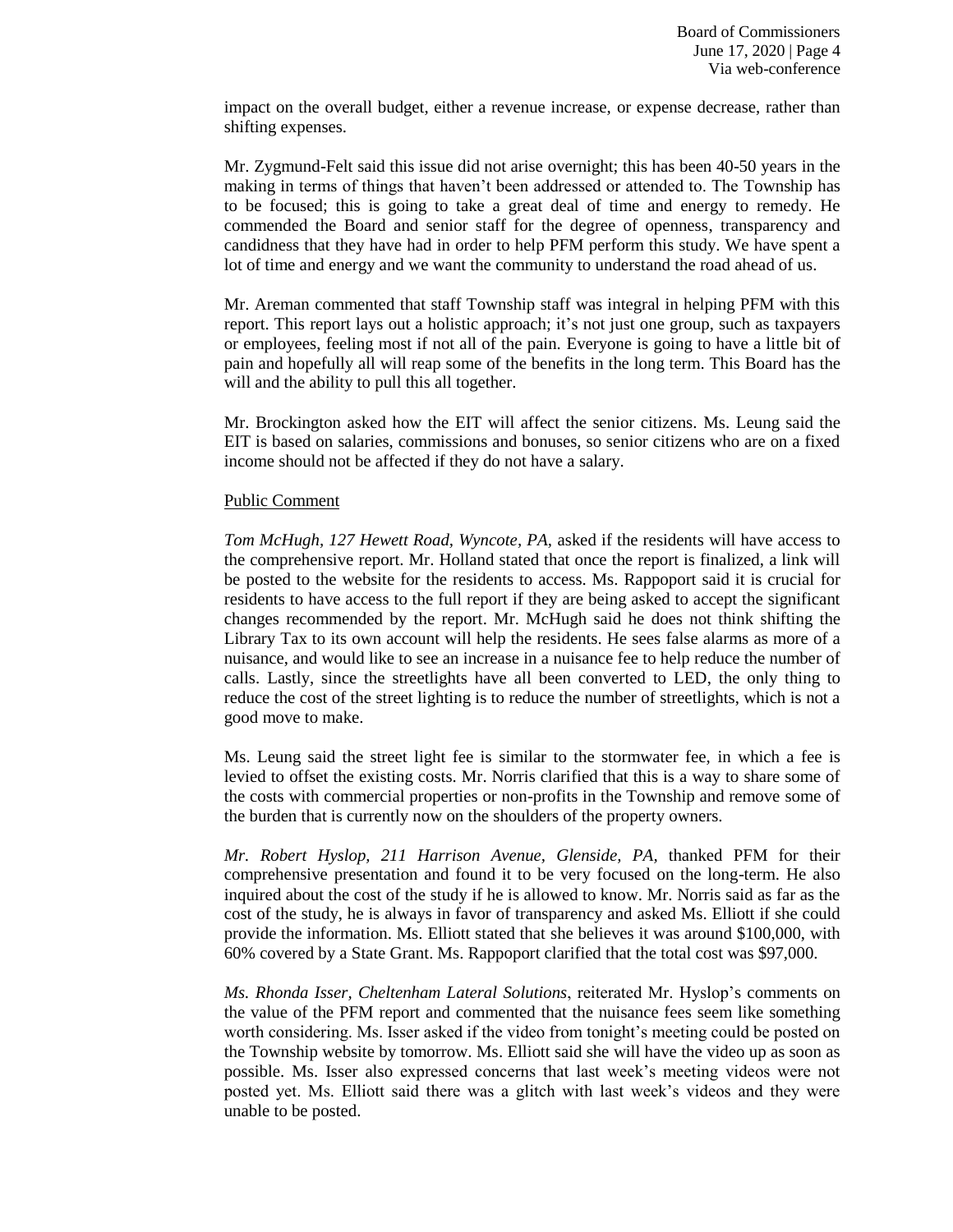*David Cohen, 7814 Conwell Road, Glenside, PA*, commented as a citizen and thanked the Township and PFM for this report. Mr. Cohen said he would like the Township to consider expanding the number and range of items that apply to fees versus real estate taxes to include other capital expenses, such as roads, trails and Township Building improvements. He also added that the School District operates under different parameters than the Township and hopes that there is opportunity to have conversations between the two to work together on some of these items in the report.

Mr. Norris stated that the Commissioners and School Board have an excellent relationship and typically meet on a monthly basis, but that has been on hold because of COVID-19.

*Mr. Tom McHugh, 127 Hewett Road, Wyncote, PA,* expressed concerns that when the Township went to a complaint-based system for property maintenance issues that the general public does not have a big incentive to file a complaint.

*Mr. Robert Hyslop, 211 Harrison Avenue, Glenside, PA,* expressed concerns that the ballots are sometimes worded suspiciously and would be very careful when crafting the voting ballot if the Township chooses to issue a referendum. It would be a good idea to have public discussion on it. He also mentioned the Economic Development Director and would say with caution that this position must be worth more than the salary and there should be accountability.

*Mr. Tom McHugh, 127 Hewett Road, Wyncote, PA,* said the stormwater fee cannot be levied until 2022 and thinks it is important for homeowners to realize that the people who will be affected most by this fee are businesses with large parking lots and big roof areas. Secondly, the Township should ensure the fees get earmarked for actual stormwater prevention, not absorbed into the General Fund to pay for general Township expenses. Mr. Zygmund-Felt clarified that these fees will strictly be for stormwater prevention. Mr. Pransky reiterated that this is why public education is so important.

- 11. New Business:
	- a. Upon motion of Mr. Norris, the Board of Commissioners unanimously approved an appointment to the following Citizens' Advisory Committee:

#### **Traffic Calming Committee**  Brooke Welsh

12. Citizens Forum:

*Rhonda Isser, Cheltenham Lateral Solutions*, asked if the Township can start using Montco Ready Notify as a resource to alert residents of things going on in the Township. Ms. Elliott commented that she thought Ready Notify was for emergencies only, but will look into it. Mr. Hellendall clarified that a decision was made a few years ago to use Ready Notify for emergencies only so as not to make the public immune to the notifications in the event of a true emergency.

There being no further business, Mr. Norris adjourned the meeting at 9:31 p.m.

I've tedor chake

Terry Fedorchak Interim Township Manager per Ashley Lupino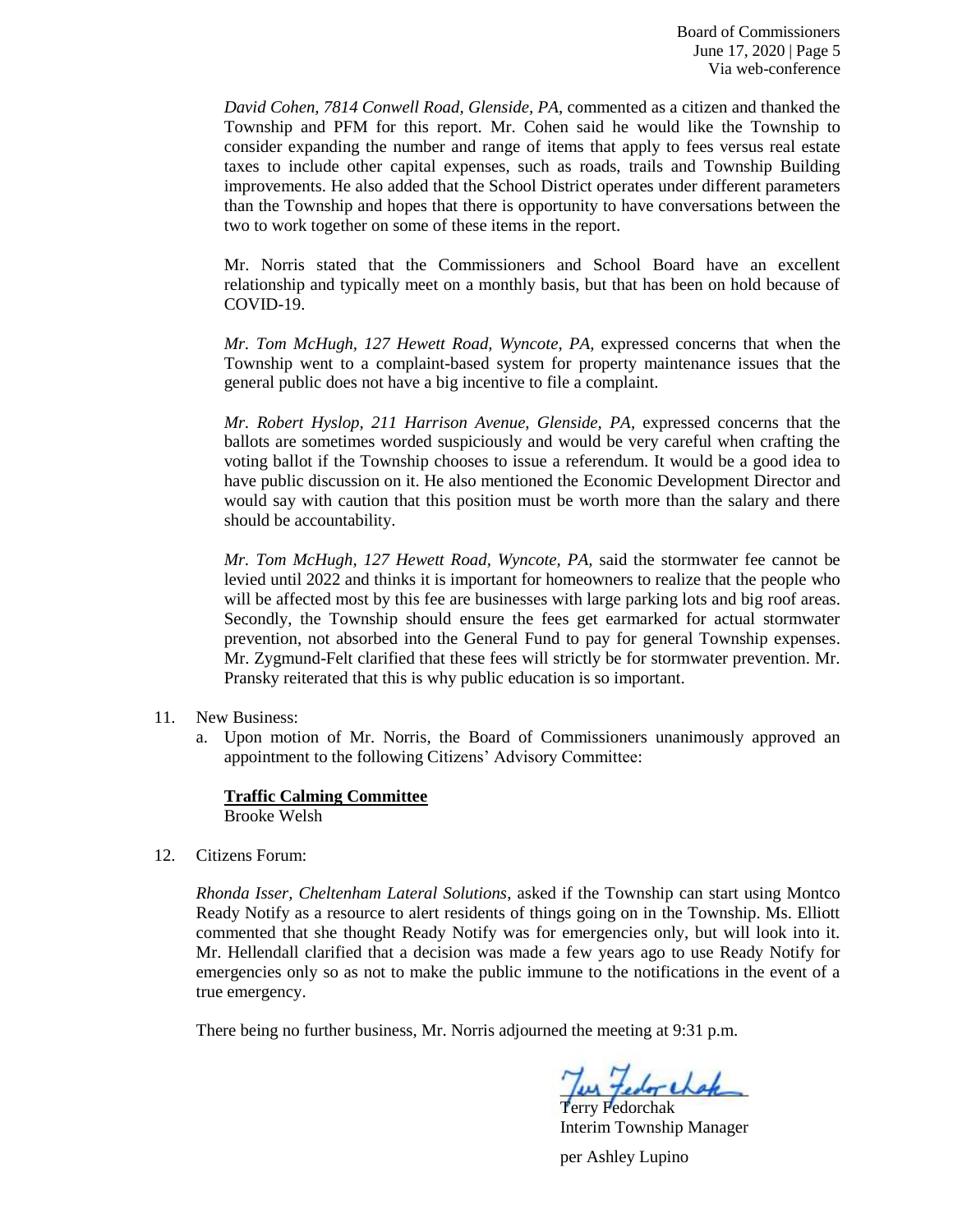#### **TOWNSHIP OF CHELTENHAM MONTGOMERY COUNTY, PENNSYLVANIA**

#### **RESOLUTION NO. 16-20**

**A RESOLUTION OF THE BOARD OF COMMISSIONERS OF CHELTENHAM TOWNSHIP, MONTGOMERY COUNTY, PENNSYLVANIA TO AUTHORIZE PREPARATION FOR THE INCURRENCE OF NON-ELECTORAL DEBT THROUGH THE ISSUANCE OF TOWNSHIP OF CHELTENHAM GENERAL OBLIGATION BONDS, SERIES OF 2020 FOR THE PURPOSE OF FINANCING (I) PUBLIC FACILITIES UPGRADES; (II) STORMWATER MANAGEMENT IMPROVEMENTS; (III) IMPROVEMENTS TO PARKS AND RECREATIONAL FACILITIES; (IV) REPLACEMENT OF TOWNSHIP VEHICLES; (V) IMPROVEMENTS TO ROADS AND BRIDGES; AND (VI) THE COSTS OF ISSUING THE 2020 BONDS; AUTHORIZING THE APPROPRIATE TOWNSHIP OFFICIALS TO ENTER INTO PREPARATION FOR THE ISSUANCE OF THE 2020 BONDS, AUTHORIZING THE APPROPRIATE TOWNSHIP OFFICIALS IN CONSULTATION WITH THE TOWNSHIP'S PROFESSIONAL ADVISORS TO PREPARE A PLAN OF FINANCE FOR THE 2020 BONDS; AUTHORIZING THE REQUISITE TOWNSHIP OFFICIALS TO PREPARE RELEVANT DOCUMENTS INCLUDING, BUT NOT LIMITED TO, A PRELIMINARY OFFICIAL STATEMENT, A DEBT STATEMENT AND A BORROWING BASE CERTIFICATE, ALL AS REQUIRED BY THE LOCAL GOVERNMENT UNIT DEBT ACT (ACT NO. 52 OF APRIL 28, 1978, AS AMENDED AND REENACTED BY ACT NO. 177 OF 1996, AS FURTHER AMENDED AND SUPPLEMENTED); AUTHORIZING THE APPOINTMENT OF ACACIA FINANCIAL GROUP AS FINANCIAL ADVISOR TO THE TOWNSHIP; AUTHORIZING THE APPOINTMENT OF DILWORTH PAXSON LLP AS BOND COUNSEL TO THE TOWNSHIP; AUTHORIZING THE REQUISITE TOWNSHIP OFFICIALS TO NEGOTIATE WITH PNC CAPITAL MARKETS LLC TO ACT AS UNDERWRITER OF THE 2020 BONDS; AND AUTHORIZING THE RELEVANT TOWNSHIP OFFICIALS TO PREPARE FOR THE ISSUANCE OF THE 2020 BONDS PURSUANT TO A SALE BY INVITATION OR A NEGOTIATED SALE, AS WELL AS ANY LAWFUL METHOD UNDER THE ACT.** 

**WHEREAS**, the Board of Commissioners of Cheltenham Township, Montgomery County, Pennsylvania, (the "Township") desires to consider the incurrence of debt without the assent of the electors and to consider the possibility of issuing its General Obligation Bonds, Series of 2020 (the "2020 Bonds") in evidence of such debt for the purpose of financing (i) public facilities upgrades; (ii) stormwater management improvements; (iii) improvements to parks and recreational facilities; (iv)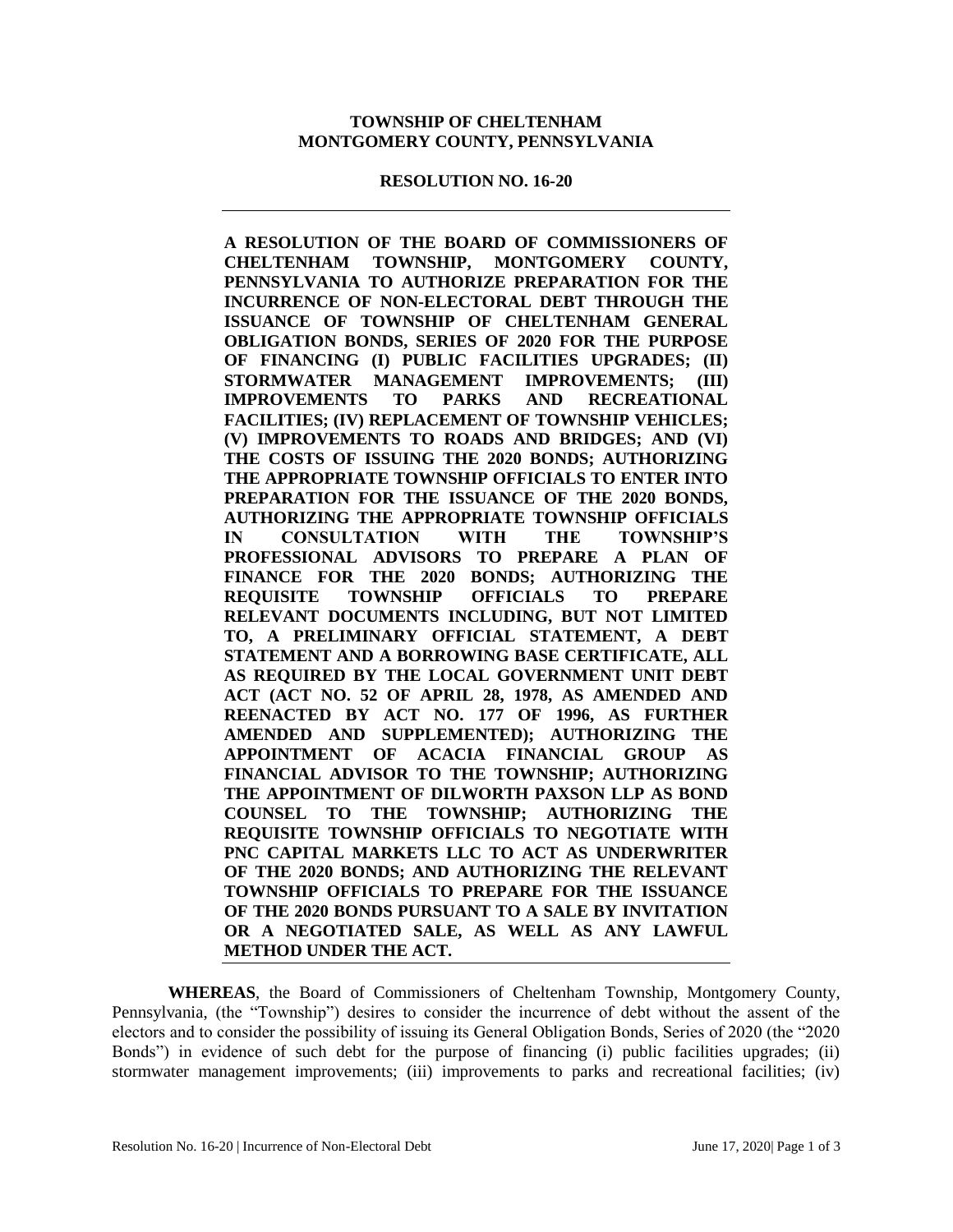replacement of township vehicles; (v) improvements to roads and bridges; and (vi) the costs of issuing the 2020 Bonds (together, the "Project"); and

**WHEREAS,** such incurrence of authorized debt by the Township will not, when aggregated with other non-electoral debt of the Township, result in a violation of the limitations of the Constitution of the Commonwealth of Pennsylvania or the Local Government Unit Debt Act (Act No. 52 of April 28, 1978, as amended and reenacted by Act No. 177 of 1996, as further amended and supplemented) (the "Act"); and

**WHEREAS**, the Board of Commissioners has asked the Township Manager, the Township Director of Finance and the other members of the Township staff to determine the desirability of issuing the 2020 Bonds and to make a determination as to what method lawful under the Act is in the best interest of the Township to sell the 2020 Bonds, be it at private negotiated sale or by invitation as authorized under the Act; and

**WHEREAS**, the Township wishes to employ the services of Acacia Financial Group of Mt. Laurel, New Jersey, to assist the Township, the Board of Commissioners and the Township staff in preparing for the potential issuance and sale of the 2020 Bonds; and

**WHEREAS**, the Township wishes to employ the services of Dilworth Paxson, LLP of Philadelphia, Pennsylvania, to provide bond counsel services to the Township, the Board of Commissioners and the Township staff in preparation for the potential issuance and sale of the 2020 Bonds; and

**WHEREAS**, the Township wishes to enter into negotiations with PNC Capital Markets LLC of Philadelphia, Pennsylvania, to provide underwriting services to the Township, the Board of Commissioners and the Township staff in preparation for the potential sale of the 2020 Bonds; and

**WHEREAS**, the Board of Commissioners has determined that it is in the best interests of the Township to presently evaluate the best approaches and considerations for the issuance of the 2020 Bonds; and

**WHEREAS**, the Township will not incur any debt or undertake the issuance and sale of the 2020 Bonds until the Board of Commissioners authorizes such incurrence by way of an Ordinance in accordance with the Local Government Unit Debt Act of the Commonwealth of Pennsylvania, 53 Pa. C.S. Chs. 80-82, which Ordinance shall set forth the parameters for the terms of the 2020 Bonds.

**NOW, THEREFORE, BE IT RESOLVED** by the Board of Commissioners of the Township of Cheltenham, Montgomery County, Pennsylvania, that:

- 1. The Township Manager, the Finance Director and other appropriate Township staff (together, the "Authorized Township Officers") are hereby directed to prepare for the potential issuance of the 2020 Bonds and to arrange for the preparation of drafts of such documents, including, but not limited to, a debt statement, borrowing base certificate and a preliminary official statement, to authorize the issuance of the 2020 Bonds.
- 2. The Authorized Township Officers are specifically directed to consider all methods lawful under the Act for issuance of the 2020 Bonds and to make recommendations to the Board of Commissioners.
- 3. Acacia Financial Group of Mt. Laurel, New Jersey, is hereby appointed as financial advisor to the Township, in connection with the potential issuance and sale of the 2020 Bonds.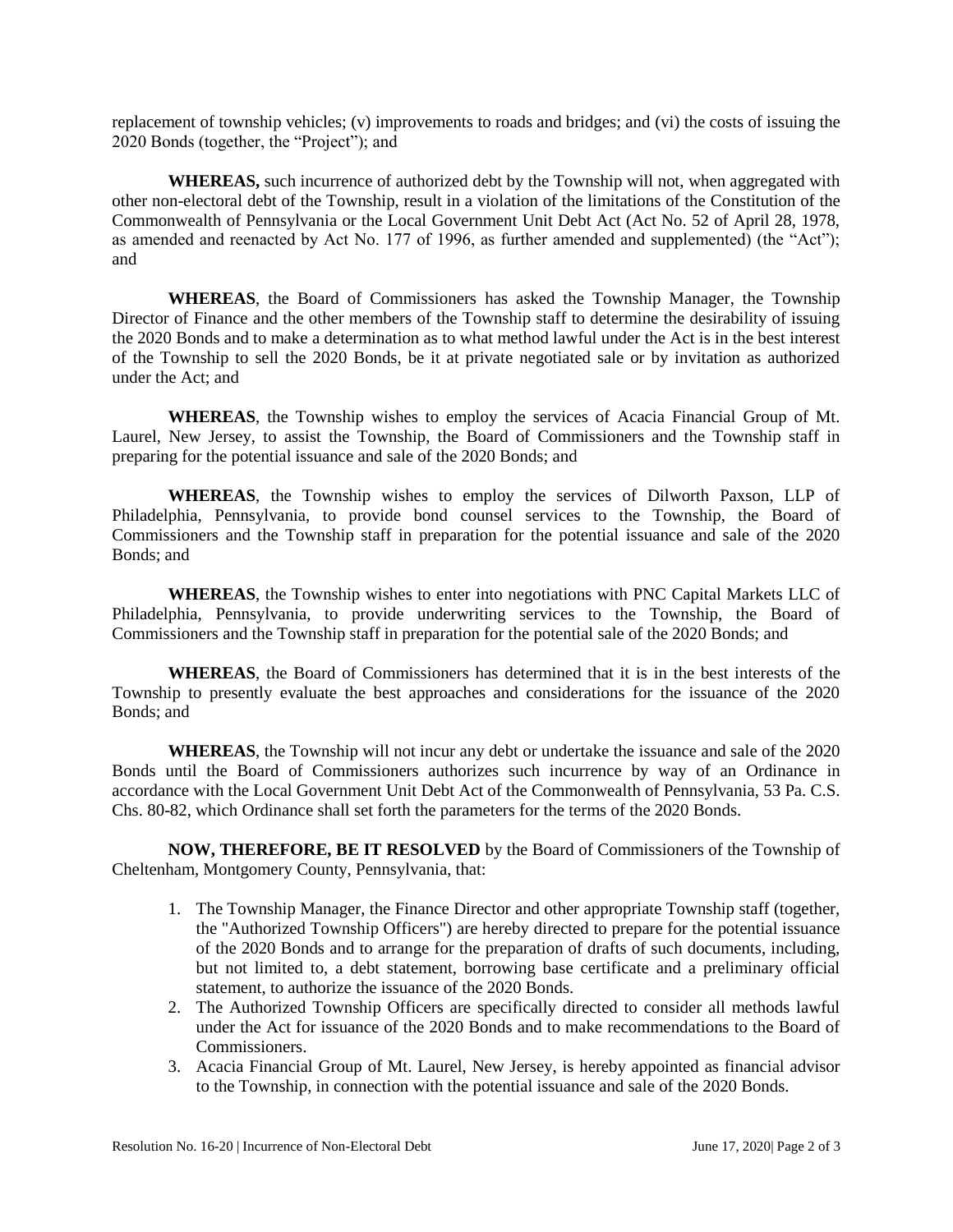- 4. Dilworth Paxson LLP of Philadelphia, Pennsylvania is hereby appointed as bond counsel to the Township, in connection with the potential issuance and sale of the 2020 Bonds.
- 5. The Authorized Township Officers are specifically authorized to enter into negotiations with PNC Capital Markets LLC for underwriting services related to the sale of the 2020 Bonds.
- 6. The Authorized Township Officers and the Board of Commissioners are hereby authorized to take such other actions as may be necessary to prepare a plan for the issuance and sale of the 2020 Bonds and to take such steps as may be necessary and issue such documents as may be necessary to prepare for the incurrence of debt pursuant to this Resolution and the authority provided by the Board of Commissioners in this matter.
- 7. In the event that any one or more of the provisions contained in this resolution shall for any reason be held to be invalid, illegal or unenforceable in any respect, such invalidity, illegality or unenforceability shall not affect any other provision of this resolution, and this resolution shall be construed and enforced as if such invalid, illegal or unenforceable provision had never been contained herein or therein.
- 8. All resolutions or parts thereof inconsistent herewith are hereby repealed, rescinded, canceled and annulled.
- 9. This Resolution shall be effective immediately.

**I HEREBY CERTIFY** that the foregoing resolution was adopted by the Board of Commissioners of the Township of Cheltenham, County of Montgomery, Commonwealth of Pennsylvania, at its public meeting held at Curtis Hall, 1250 West Church Road, Wyncote, Pennsylvania, 19095, under my hand and the Seal of the Township of Cheltenham, this **seventeenth day of June, A.D., 2020**, in the year of the Township of Cheltenham the one hundred twenty-first.

Resolved and adopted this **17th** day of **June, 2020**.

#### **ATTEST: TOWNSHIP OF CHELTENHAM BOARD OF COMMISSIONERS**

**Terry Fedorchak Daniel B. Norris,** *President Interim Township Manager and Secretary*

 $7_{\mu\nu}$  Federal at  $B$ y: Samil Brazing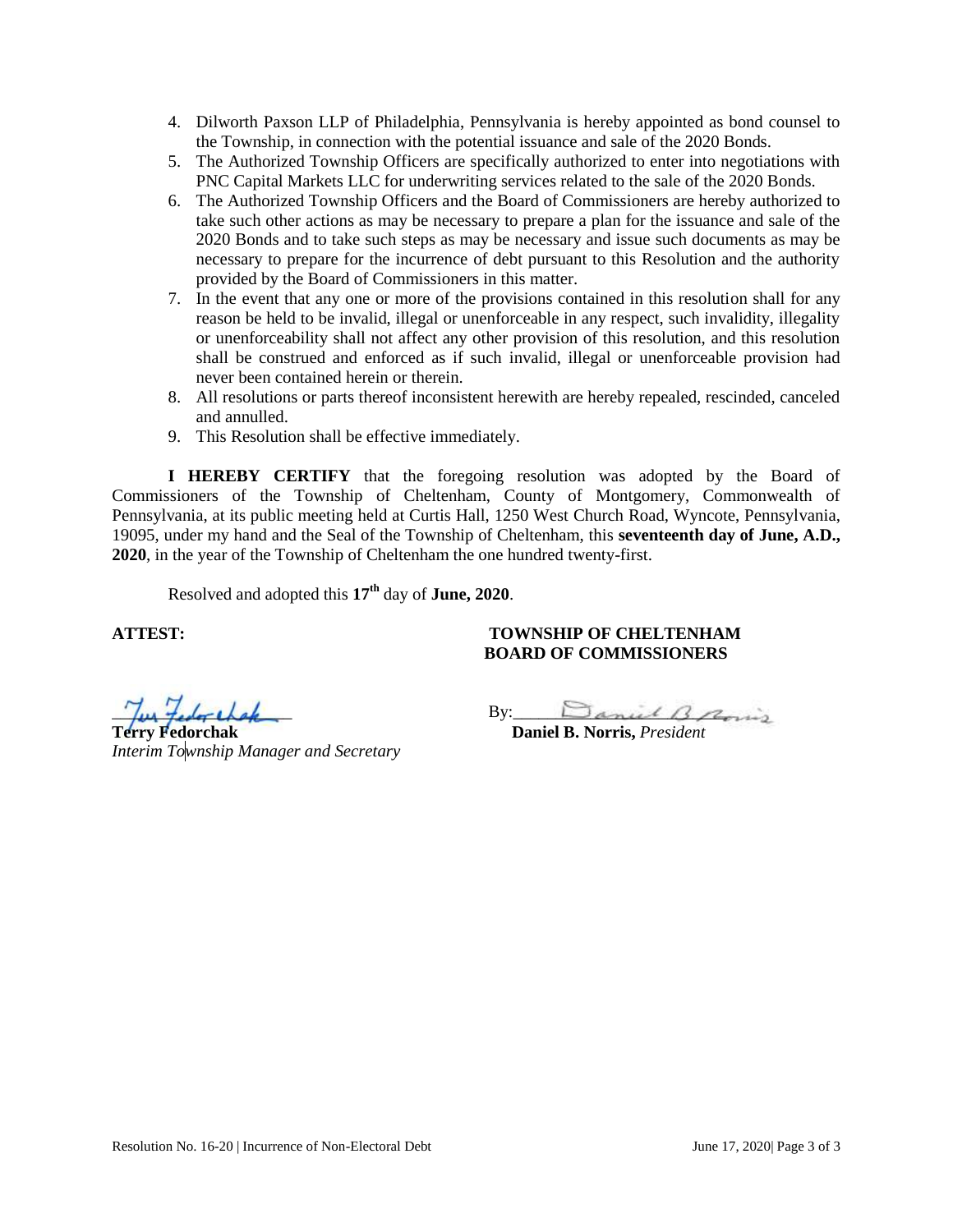

# **Cheltenham Township**

## **Five-Year Financial Plan**

**Plan presentation**

June 17, 2020

PFM Group Consulting 1735 Market St, 43rd Fl, Philadelphia, PA 19103

215-567-6100

,我们也不能在这里,我们也不能在这里,我们也不能在这里,我们也不能在这里,我们也不能在这里,我们也不能在这里,我们也不能在这里,我们也不能在这里,我们也不能在这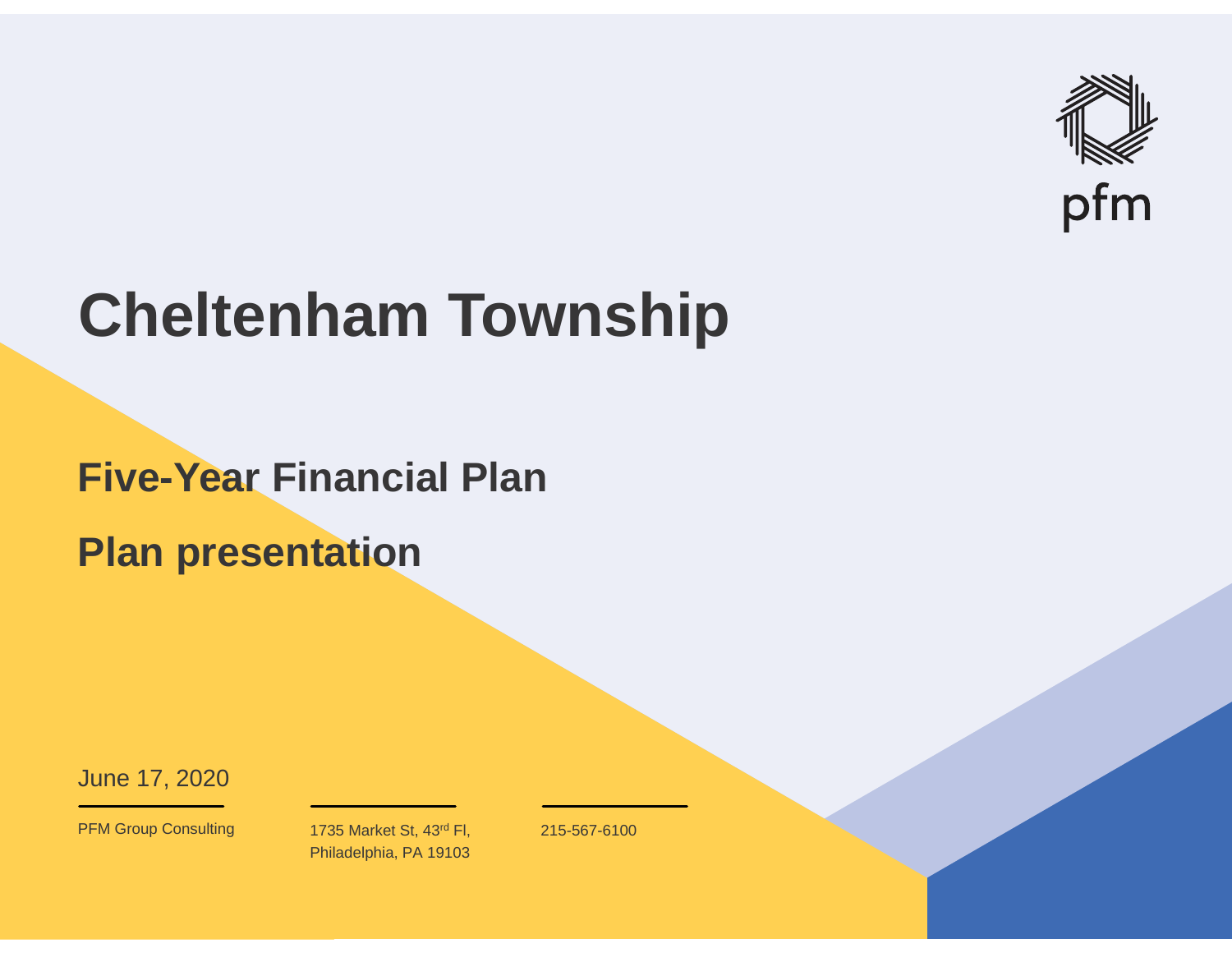

## **Multi-year planning process**

Public Financial Management (PFM) developed <sup>a</sup> five-year financial plan for Cheltenham Township with technical guidance and partial financial support from the Pennsylvania Department of Community and Economic Development and its Strategic Management Planning (STMP) Program. There are three steps to develop the multi-year plan.

#### Financial condition assessment

• We first need to understand Township government's financial position and the critical underlying factors driving its performance. Then we project the Township's financial performance under <sup>a</sup> baseline *status quo* scenario to identify and quantify specific financial challenges.

#### Management review

• Township government does not exist for purely financial purposes. It exists to deliver critical services to the people who live, work, and visit the Township. Similarly, numbers alone won't tell the complete story. So we'll meet with department managers and other staff to discuss what their departments do, how they do it, and why they do it.

#### Initiative development and plan delivery

• Guided by the quantitative analysis in the financial condition assessment and the qualitative analysis in the management review, we will develop <sup>a</sup> series of recommendations (or initiatives) that connect back to <sup>a</sup> mission statement. Those initiatives are organized into one coherent plan document that we delivered to the Township.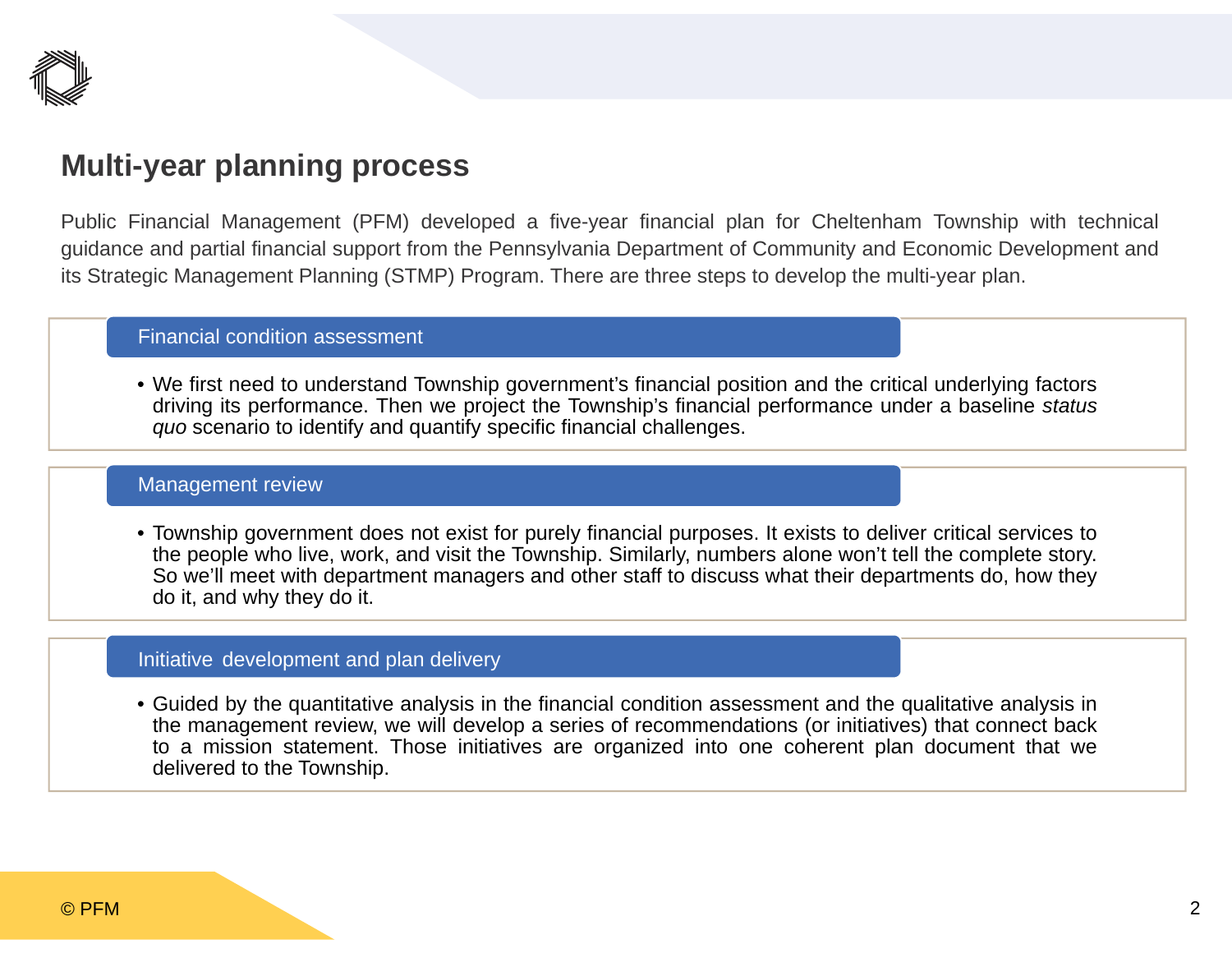

## **Refresher: Baseline Projection & Mission Review**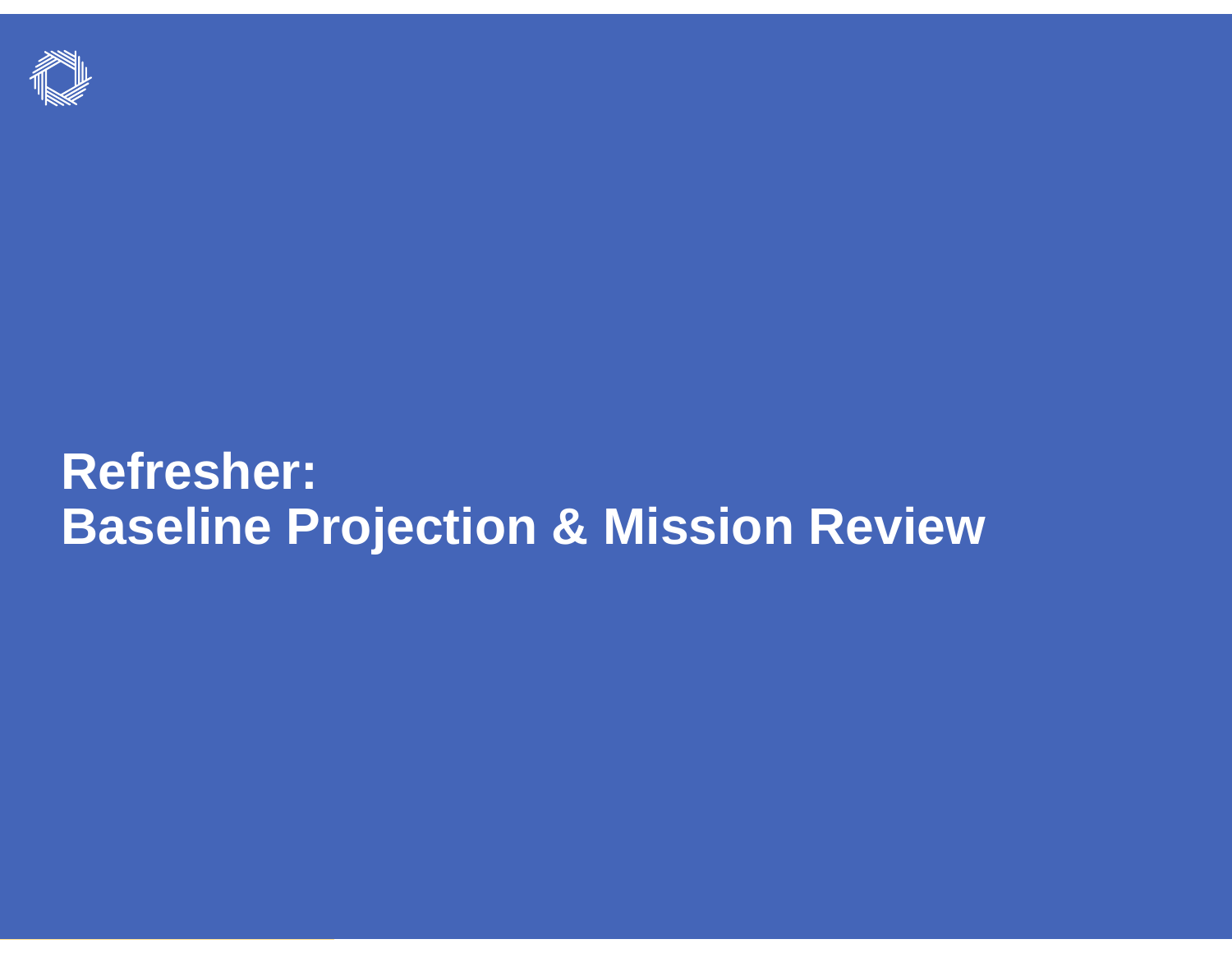



## **Refresher: Baseline projection**

We presented this baseline to the Township in November 2019 as part of the Financial Condition Assessment.

The baseline projection shows annual deficits growing from \$0.5 million in the 2020 to \$7.3 million by 2025. Even with the deposit of \$2.0 million in sewer proceeds to the General Fund, the Township will exhaust its fund balance by 2022 absent corrective action.

On the revenue side, the baseline projection assumes no increase to the real estate tax rate or fees. Beginning in 2020, almost all sewer revenues and associated expenditures are eliminated. On the expenditure side, the baseline assumes wage increases according to the provisions in the existing labor agreements. Once the labor agreements expire, the baseline assumes wage increases to continue at the historical rates (3.5% for police and 3.0% for civilians). These wage increase patterns are not <sup>a</sup> recommendation, but rather reflective of the Township's historical trends absent corrective action.

The baseline also assumes that the Township will issue \$10 million in debt in 2020 and again in 2023. As <sup>a</sup> result of the debt issuances, the Township's annual debt service payment is projected to grow from \$0.4 million in 2020 to \$2.1 million in 2025.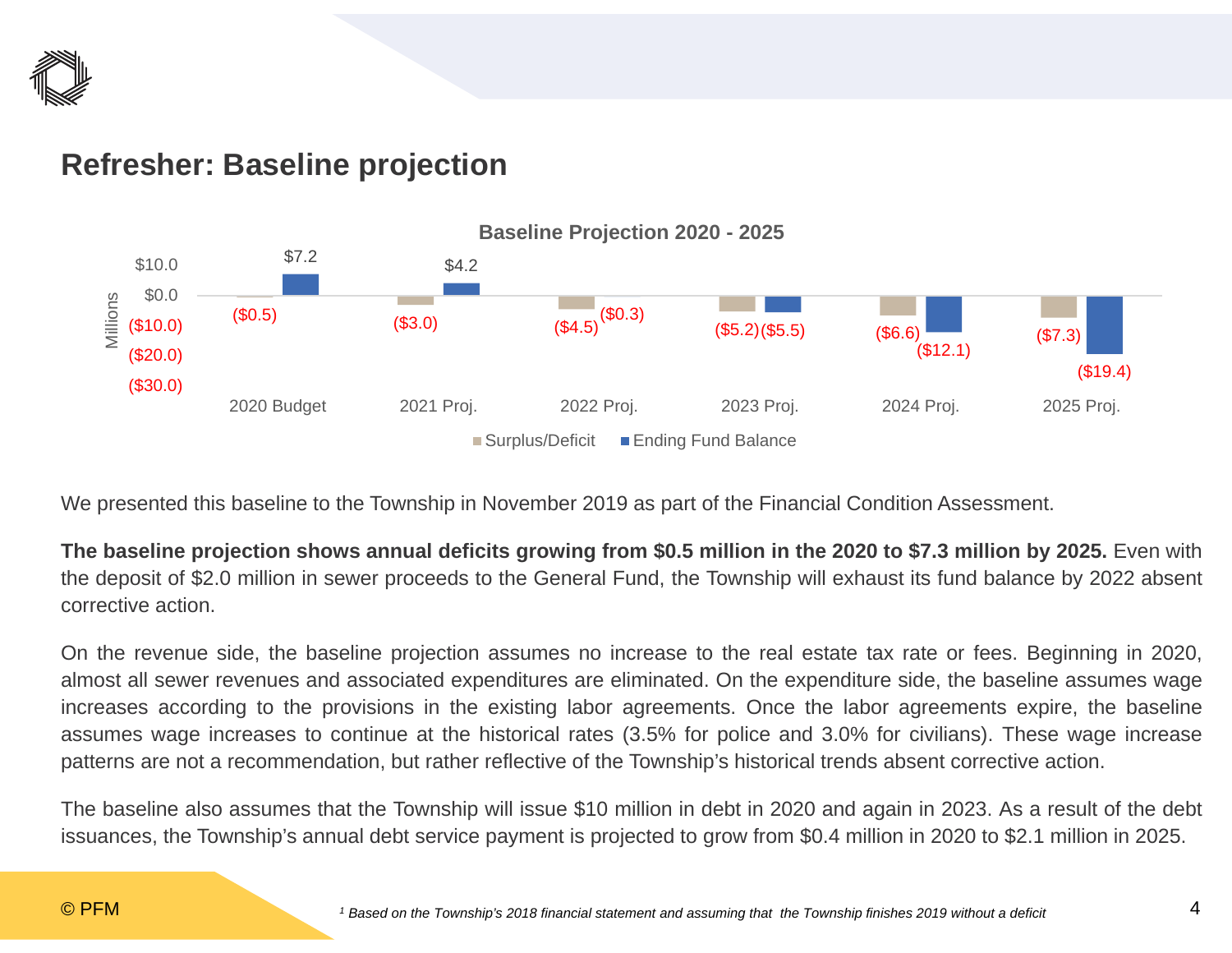

## **COVID-19 Impact**

#### It is important to note that the baseline as shown on the previous page is a moderate scenario, not a worst case.

At the time this report was written, many Pennsylvania municipalities already expect some EIT revenue loss due to the social restrictions in place as <sup>a</sup> result of COVID-19. Given the significant uncertainty regarding the economic trajectory, the baseline projection does not account for revenue shortfall related to COVID-19. If possible, the Township should update this projection as the revenue impact becomes clearer.

| <b>Revenue/Expenditure Type</b> | <b>Potential COVID-19 Impact</b>                                                                                                                                                                                                                                                                        |
|---------------------------------|---------------------------------------------------------------------------------------------------------------------------------------------------------------------------------------------------------------------------------------------------------------------------------------------------------|
| Property tax                    | Low impact for residential properties, some potential for commercial tax appeals<br>$\bullet$                                                                                                                                                                                                           |
| Earned income tax               | Decline expected with rising unemployment and furloughs<br>$\bullet$<br>Some decline may be offset by those who will now work from home more instead of<br>$\bullet$<br>commuting to Philadelphia                                                                                                       |
| Local service tax               | Decline expected with rising unemployment<br>$\bullet$                                                                                                                                                                                                                                                  |
| Real estate transfer tax        | Temporary slowdown in sales due to stay at home restrictions<br>Long-term cooldown in market possible<br>$\bullet$                                                                                                                                                                                      |
| Business receipts tax           | 2020 revenues will not be affected since those are based on 2019 receipts<br>$\bullet$<br>Decline expected in 2021<br>$\bullet$                                                                                                                                                                         |
| Operating expenditures          | Some savings will likely be achieved "organically" as a result of restrictions on social<br>$\bullet$<br>activity (e.g. reduced costs from cancellation of events, lower facility and fuel costs for<br>closed operations etc.)                                                                         |
| Personnel costs                 | Savings from employee furloughs<br>$\bullet$<br>Some savings may be possible with hiring freeze and continued position control<br>Pension is generally not an immediate issue since there is a lag from actuarial valuation<br>$\bullet$<br>to budgeting and the extent of market declines is still TBD |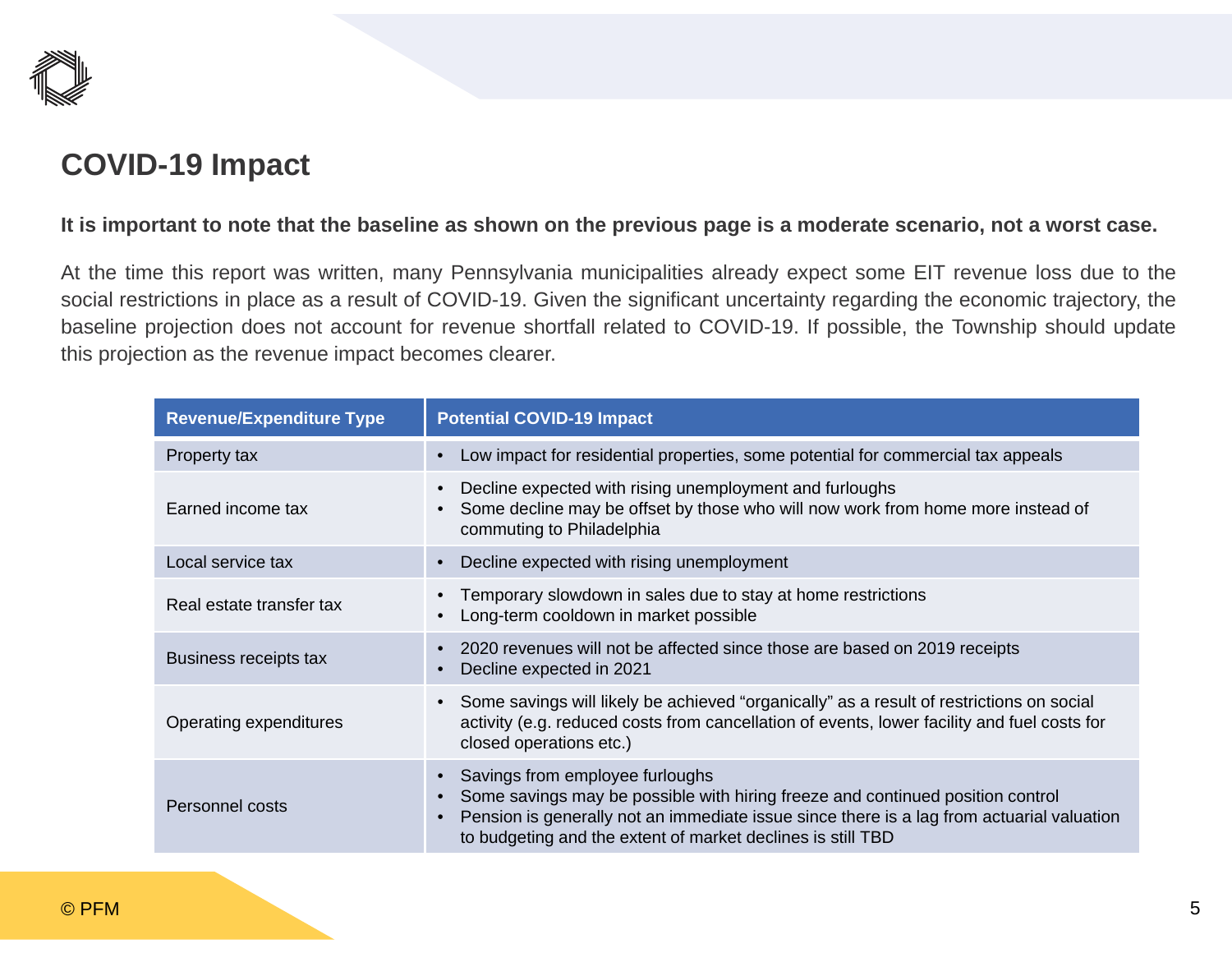

#### **Mission review**

While helping Cheltenham Township gain fiscal stability is the primary goal of this Five-year Plan, this should not be the ultimate goal of Township government. As evidenced in the Township's current mission statement, good stewardship of the Township's financial resources is one of the key goals of Township government, but the ultimate mission is much broader.

It is the mission of the Township of Cheltenham to provide outstanding municipal governance and services that meet the needs of our residents and businesses in a cost-effective and professional manner. It is the Township's vision to celebrate our vibrant, diverse, and historic community, to enhance and maintain quality of life, and to achieve economic and environmental sustainability by promoting actions and opportunities consistent with good stewardship of our natural and financial resources.

When we met with the commissioners earlier this year, they expressed interest in refining this mission statement to more accurately reflect their vision for the Township, which we encourage the Township to do as <sup>a</sup> priority this year. The mission statement is also not <sup>a</sup> static, unchanging decree. It should and will change over time as the Township's priorities, circumstances, and performance do. But it provides an important starting point for the rest of the recommendations in this Plan.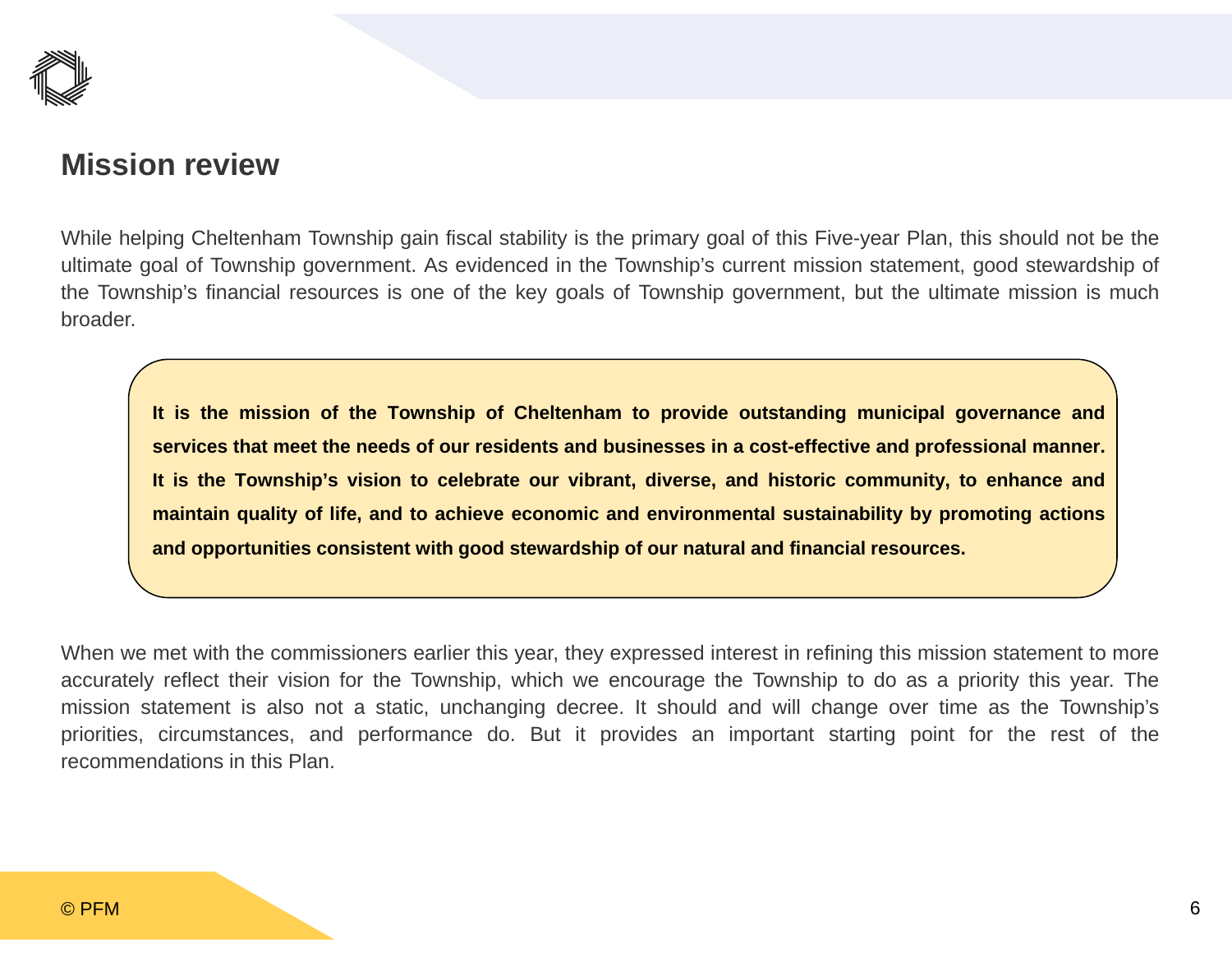

### **From mission to measurement**

While the current mission statement is only <sup>a</sup> starting point and will be further refined by the commissioners, Township leaders should be able to start identifying the largest obstacles to fulfilling its mission. Then government leaders can set <sup>a</sup> limited number of goals intentionally chosen to overcome those obstacles. The goals then inform the strategies, which are the actions that specific units of Township government will take to achieve these goals and advance the mission.

Having <sup>a</sup> strategy does not guarantee that it will be successfully executed, or even that successful execution will advance the mission as intended. So, whenever possible, the Township should have measures so leaders can gauge whether <sup>a</sup> strategy is working. The combination of goals, strategies, and performance measures provides <sup>a</sup> framework for evaluating what works and deciding how to allocate the Township's limited resources accordingly.

The financial condition assessment identifies <sup>a</sup> number of obstacles that the Township is facing from <sup>a</sup> financial perspective. Unless the Township finds <sup>a</sup> way to overcome those obstacles using the goals and strategies as outlined in this Plan, Cheltenham Township government will continue to incur large deficits and struggle to deliver quality municipal services absent large tax increases. It will also lack the resources to make the strategic investments it needs to maintain its infrastructure and attract businesses and residents to live, work, and play in the Township.

But if Cheltenham is able to make the hard decisions as outlined in this Plan, it will be able to start addressing the structural issues as identified in the financial condition assessment. It will also be able to be <sup>a</sup> constructive partner in addressing larger community issues such as environment protection and preserving its recreational assets. The ultimate goal of this multi-year plan, therefore, is not only to improve Cheltenham's financial position. It is to strengthen the Township's financial position so that it can make the investments it needs to make so that it can continue to deliver quality services and celebrate its diversity and history.

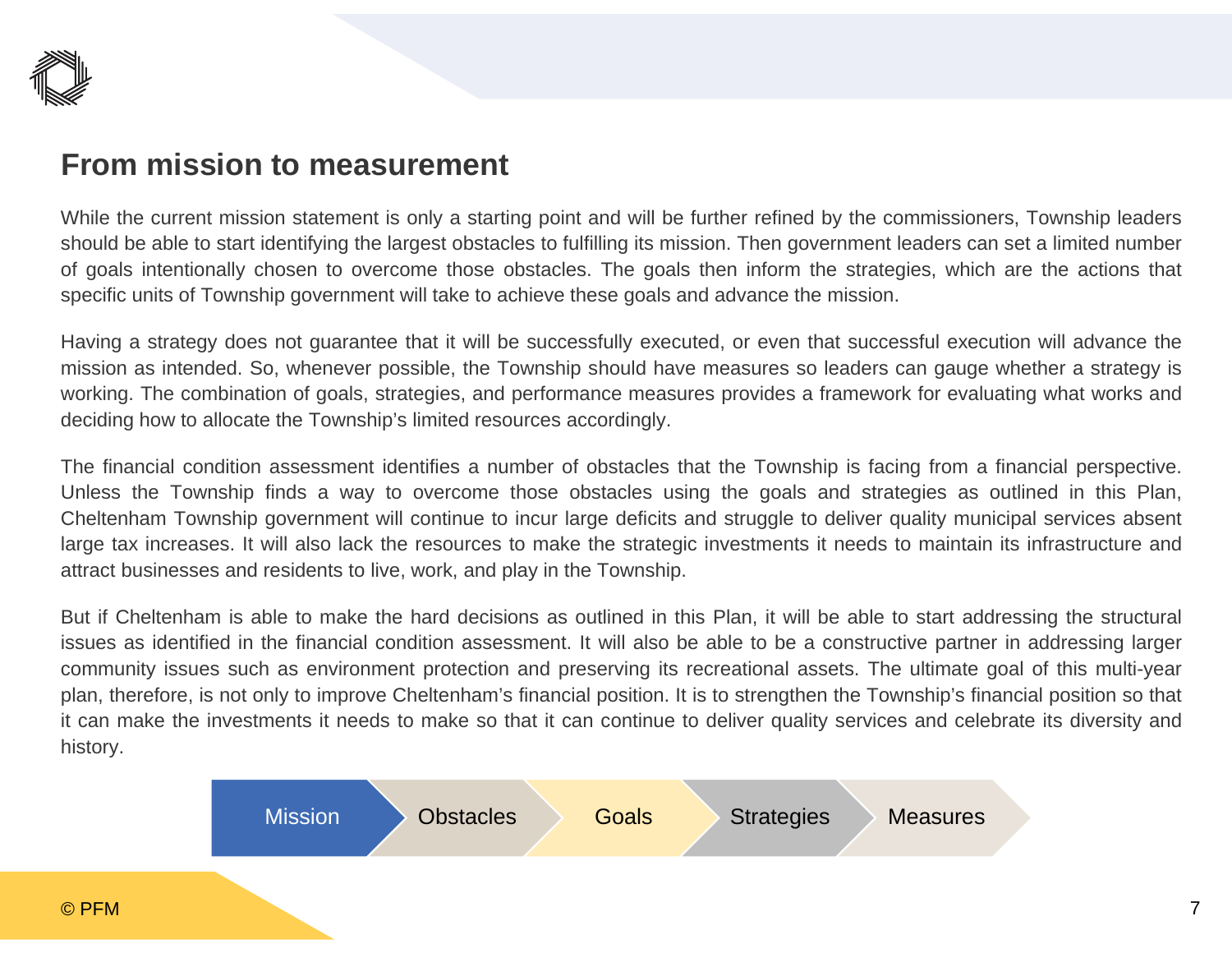

## **Plan Strategies**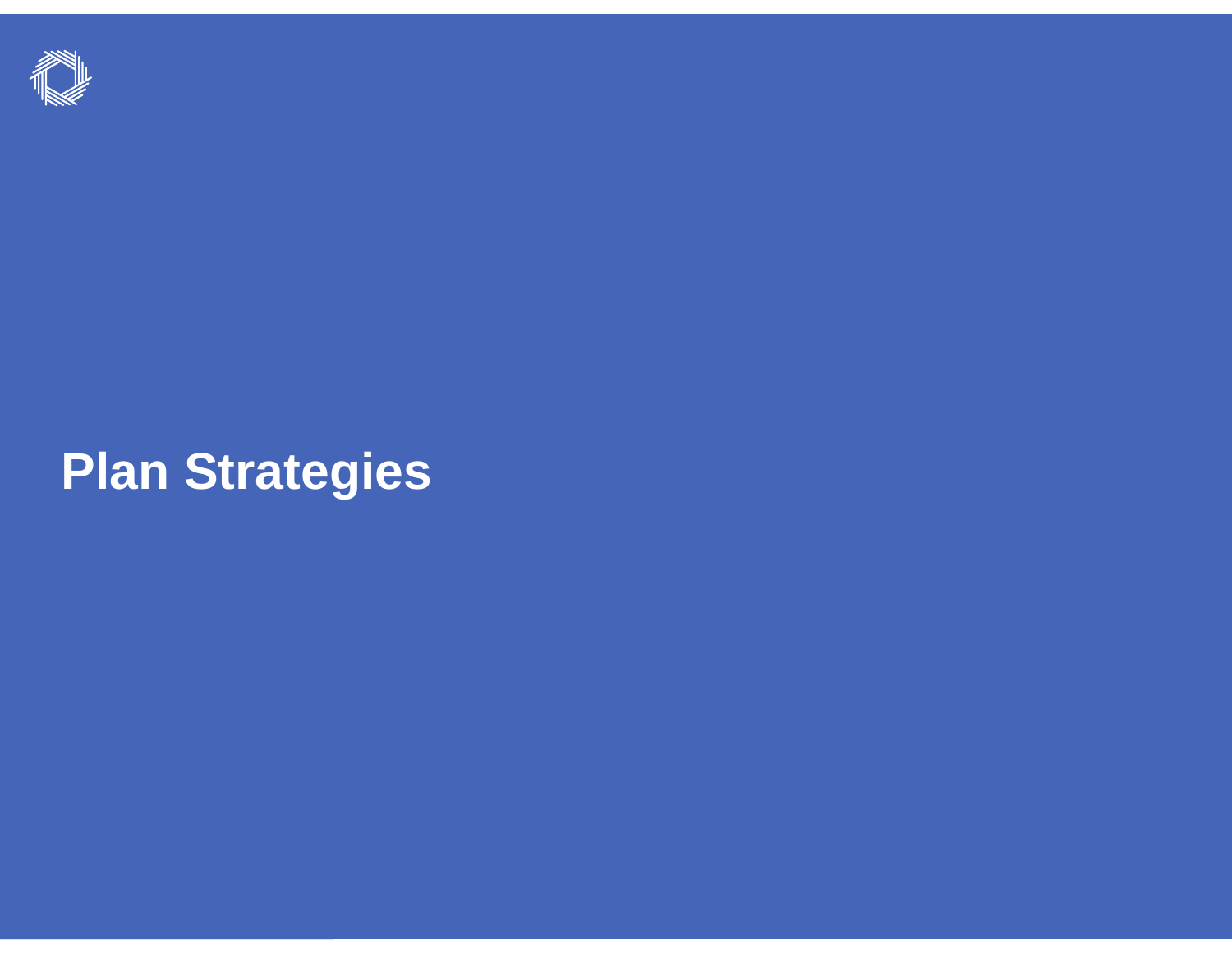

### **Four core strategies to close the gap**

**Revenue enhancement:** For Township government to have <sup>a</sup> financially sustainable path moving forward, its tax base must grow so the revenues grow without tax rate increases. But economic development alone will not be able to solve Cheltenham's revenue challenge. Cheltenham also needs to diversify its revenue base and improve cost recovery so that it becomes less reliant upon the real estate tax to generate revenues sufficient to provide core services.

**Workforce strategies**: With personnel costs representing almost 80 percent of the Township's General Fund budget, strategies to manage workforce cost growth have to be part of the solution to reduce the budget gap. The Plan provides <sup>a</sup> comprehensive workforce strategy that keeps future growth in cash compensation at inflationary levels for those employed by Cheltenham Township and stabilizes employee benefit cost growth. Many of the recommendations will have to be accomplished through labor negotiations, which is why the Township should continue using an external labor counsel and track the savings relative to the baseline projection.

**Process efficiency**: The majority of the Township's operating budget is spent on mandatory services such as maintaining and promoting public safety and cleanliness. To control operating expenditures without compromising the quality of municipal services, Cheltenham needs to gain efficiencies by managing service demands and considering alternative ways to deliver services. This chapter therefore provides recommendations on how each of the major departments – Public Works, EMS, Police, and Fire – can achieve operational efficiencies in front line services.

**Program prioritization**: Cheltenham Township currently provides some discretionary services, including those that the Township is not required to deliver under the First Class Township Code or to maintain an effective organization, and could be potentially eliminated or funded by sources other than the General Fund revenues. Because of the magnitude of Cheltenham's projected deficits, community dialogue around program prioritization will be <sup>a</sup> critical strategy for maintaining Cheltenham's long-term financial health.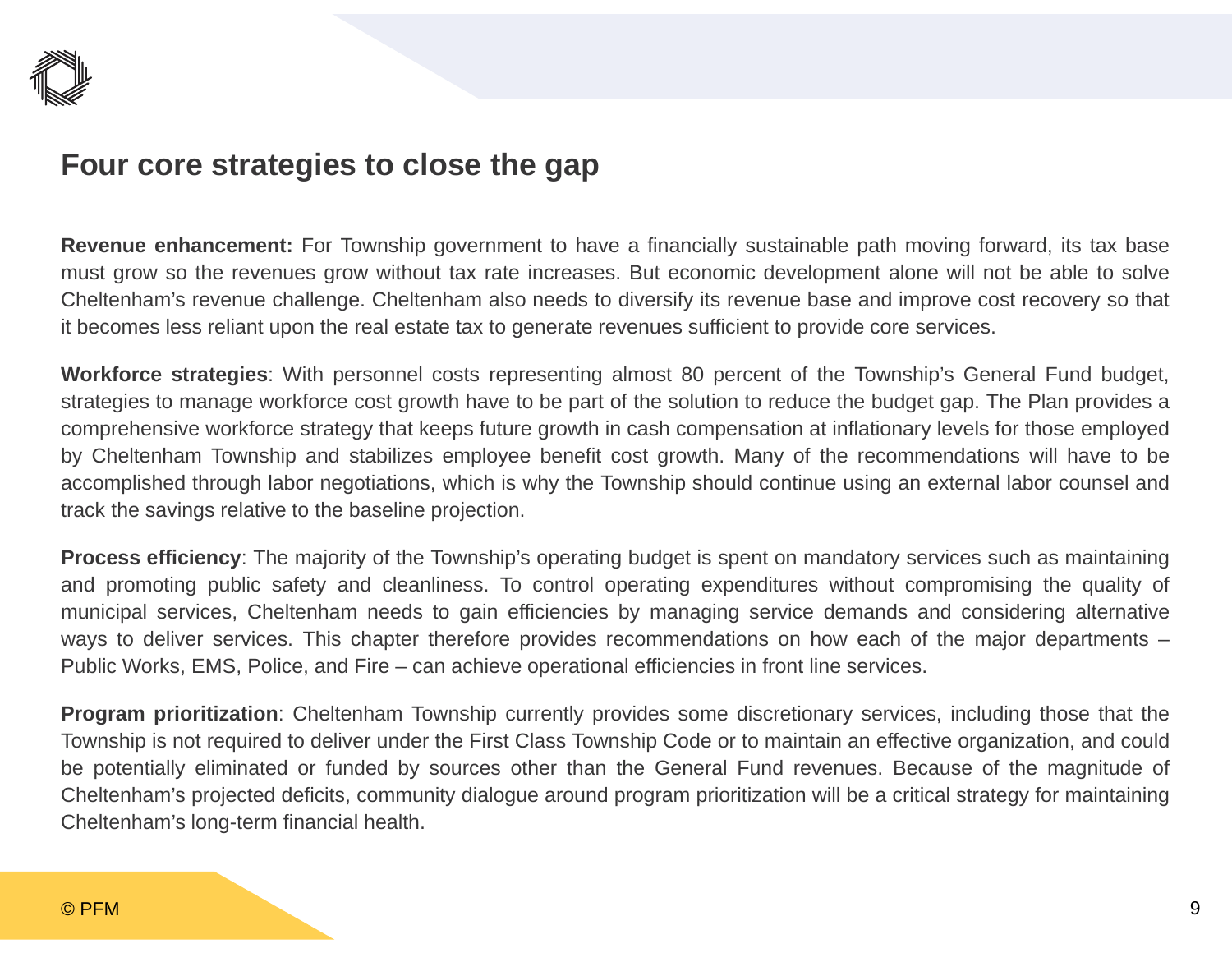

#### **Revenue enhancement**

The revenue enhancement strategy provides ways to measure the impact of economic development projects and increase the real estate tax base so that tax revenues grow "naturally" before having to increase the tax rate itself. To help improve Cheltenham's revenue diversity, this strategy also provides guiding next steps for levying new fees.

#### **Enact <sup>a</sup> stormwater fee (2020-2021)**

The scale of the Township's storm water system, the risk associated with its age, the many competing demands for capital funding, and the limitations on the Township's ability to use its existing funding sources to meet these needs all lead to the conclusion that the Township needs to establish <sup>a</sup> dedicated revenue stream to cover the full cost of storm water system maintenance and improvements. A fee is an appropriate way to deal with the costs of maintaining and improving the system because every parcel owner – not just those subject to municipal taxes – benefit from a properly functioning **storm water system.** The Township already engaged <sup>a</sup> design and consulting firm at the time this report was released to conduct <sup>a</sup> stormwater study, with the goal of establishing <sup>a</sup> stormwater fee beginning in 2022.

#### **Enact <sup>a</sup> street light assessment (2022-2023)**

After the Township completes the storm water management process, it should explore whether that same concept can be applied to street lights. Our preliminary review is that Act 331 of 1931 (the First Class Township Code) enables townships to assess all benefited properties for the costs of public improvements, which includes the installation, maintenance, or operation of lighting that services the streets and sidewalks within the Township.

Cheltenham may understandably be hesitant to establish <sup>a</sup> new fee levied on Township property owners who are already paying the County, School District, and Township real estate taxes. However, if the Township can charge the fee on <sup>a</sup> wider range of property owners, including those who are exempt from the real estate tax, then the burden can be spread more equitably to all the people and organizations that benefit from well-lit streets.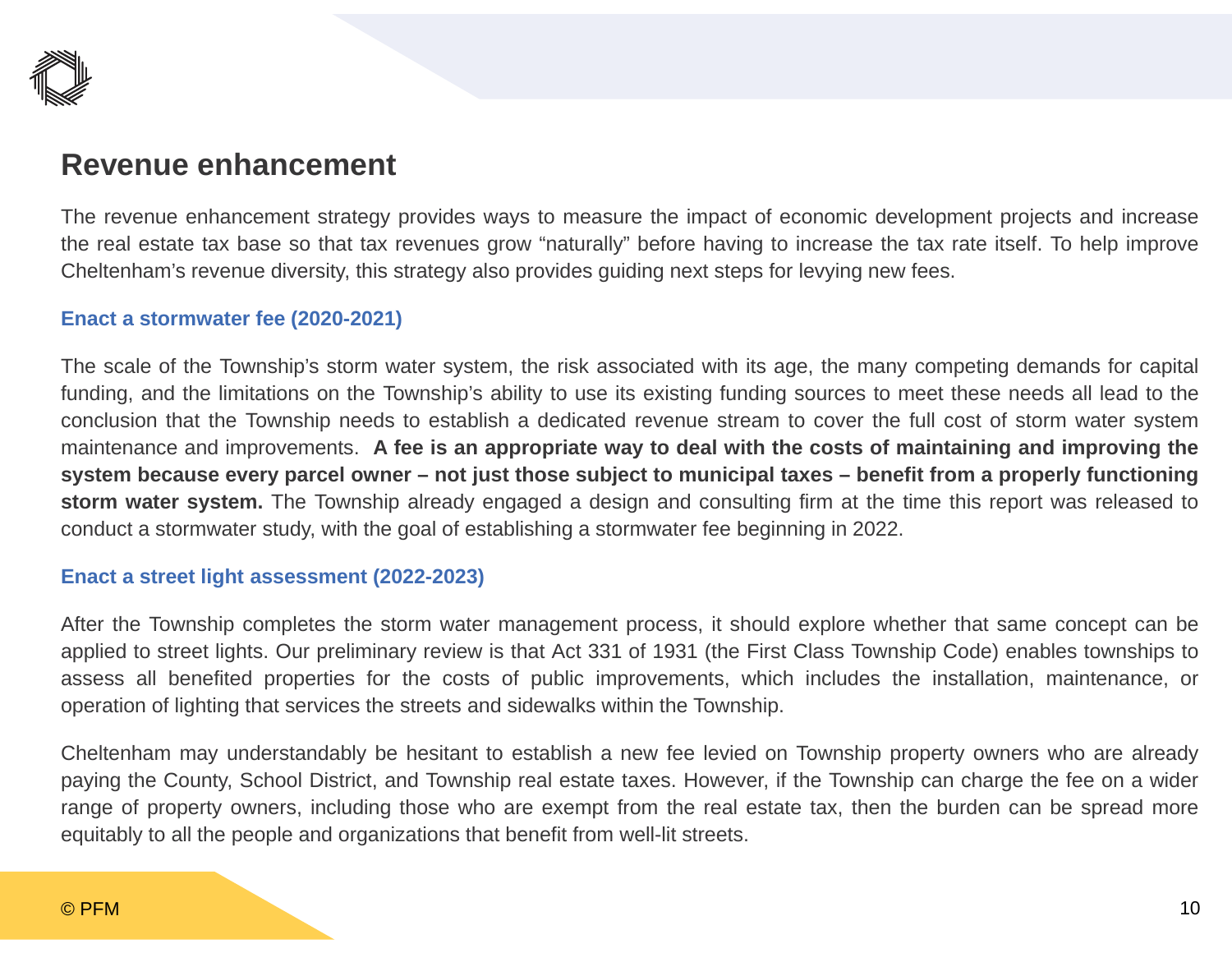

#### **Other revenue enhancement initiatives**

**I** Measure the impact of economic development projects and target projects with the largest revenue impact: Because of Pennsylvania's unique tax structure, Cheltenham needs to focus on economic development that makes the most difference in revenues.

To illustrate why it is important to set economic development goals and measure the Township's progress against them, the table to the right shows the amount of assessed value increase that is required to generate an additional \$1.0 million in revenues annually. In order to increase its real estate tax revenues by \$1.0 million (equivalent to 0.55 mills), the Township would need to generate over \$100 million in development. Cheltenham needs to determine what <sup>a</sup> realistic economic development goal looks like and work to achieve that while making progress to fill the rest of the budget gap.

| <b>Revenue Increase from Assessed Value Growth</b> |               |  |  |  |  |
|----------------------------------------------------|---------------|--|--|--|--|
| Real estate revenues                               | \$1,000,000   |  |  |  |  |
| Tax Rate                                           | $9.57$ mills  |  |  |  |  |
| <b>Assessed value increase</b>                     | \$107,730,585 |  |  |  |  |

- Ē. **Strengthen code enforcement:** Cheltenham Township needs to have safe, clean, and attractive neighborhoods to retain residents and draw new ones from outside the Township. Quality neighborhoods will also encourage property owners to invest more in their properties, which in turn increases assessed values and tax revenues. We recommend the Township develop <sup>a</sup> rental registration and inspection program to proactively enforce code ordinances and keep landlords accountable for the condition of their properties.
- Ì. **Regularly increase fees and fines:** The Township has already been regularly updating some of its service charges, and should continue to do so throughout the projection period so that it at least maintains, if not improves, cost recovery. Fees are sometimes described as being "fairer" than taxes since the person who uses the service pays for it, or at least pays <sup>a</sup> higher share of the total cost than someone not using the service. Fees are also considered more "efficient" because residents can theoretically adjust how much they use <sup>a</sup> service as the price changes, unlike <sup>a</sup> real estate tax when <sup>a</sup> person cannot pay more or less based on how much that person uses the Township's police or fire service.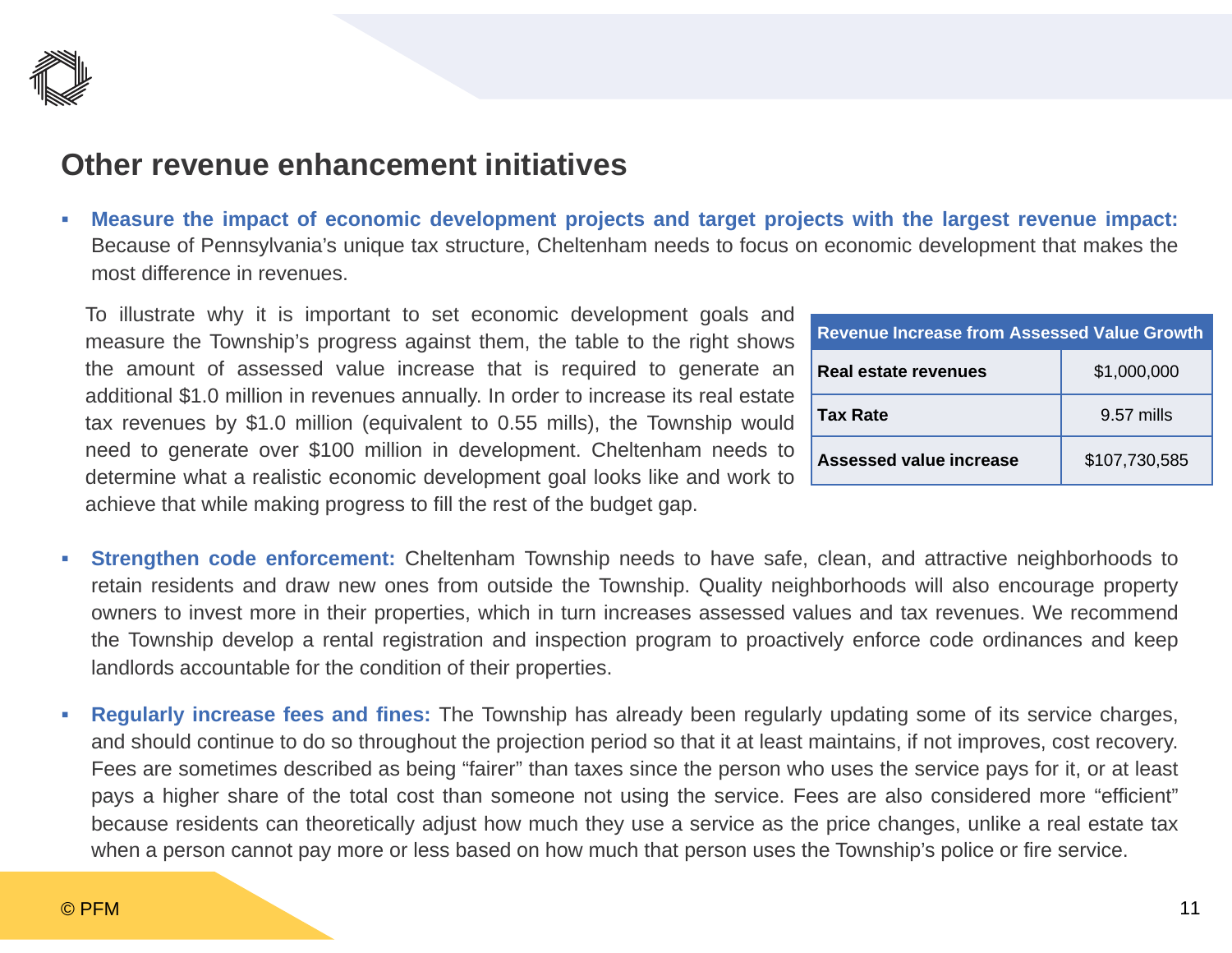

## **Workforce strategies**

Cheltenham has <sup>a</sup> unique opportunity and critical responsibility in the next round of collective bargaining. All three bargaining agreements that govern employee compensation will expire at the end of 2021.

With personnel costs representing almost 80 percent of the Township's General Fund budget, strategies to managing workforce cost growth have to be part of the solution to reduce the budget gap. If one of Cheltenham's challenges is the structural imbalance where recurring expenditures consistently grow at <sup>a</sup> faster rate than recurring revenues, then it must control its personnel cost growth and bring them in line with the revenues that are available to pay for them.

We recommend two broad goals in response to the trend where cash compensation grows at a faster rate the revenue growth absent corrective action – keeping future growth in cash compensation at inflationary levels for those employed by Cheltenham Township throughout this projection period and stabilizing growth in employee benefits costs.

#### **Initiatives for consideration:**

- H. Moderate wage increases for non-represented employees beginning in 2021 and for union employees beginning in 2022
- $\blacksquare$  Restructure other forms of cash compensation such as step increases, longevity payments, and sick leave program
- $\overline{\phantom{a}}$  Control health benefits and pension growth through increased cost-sharing, benefit design changes, and eligibility audit



#### **2020 General Fund Expenditure Budget**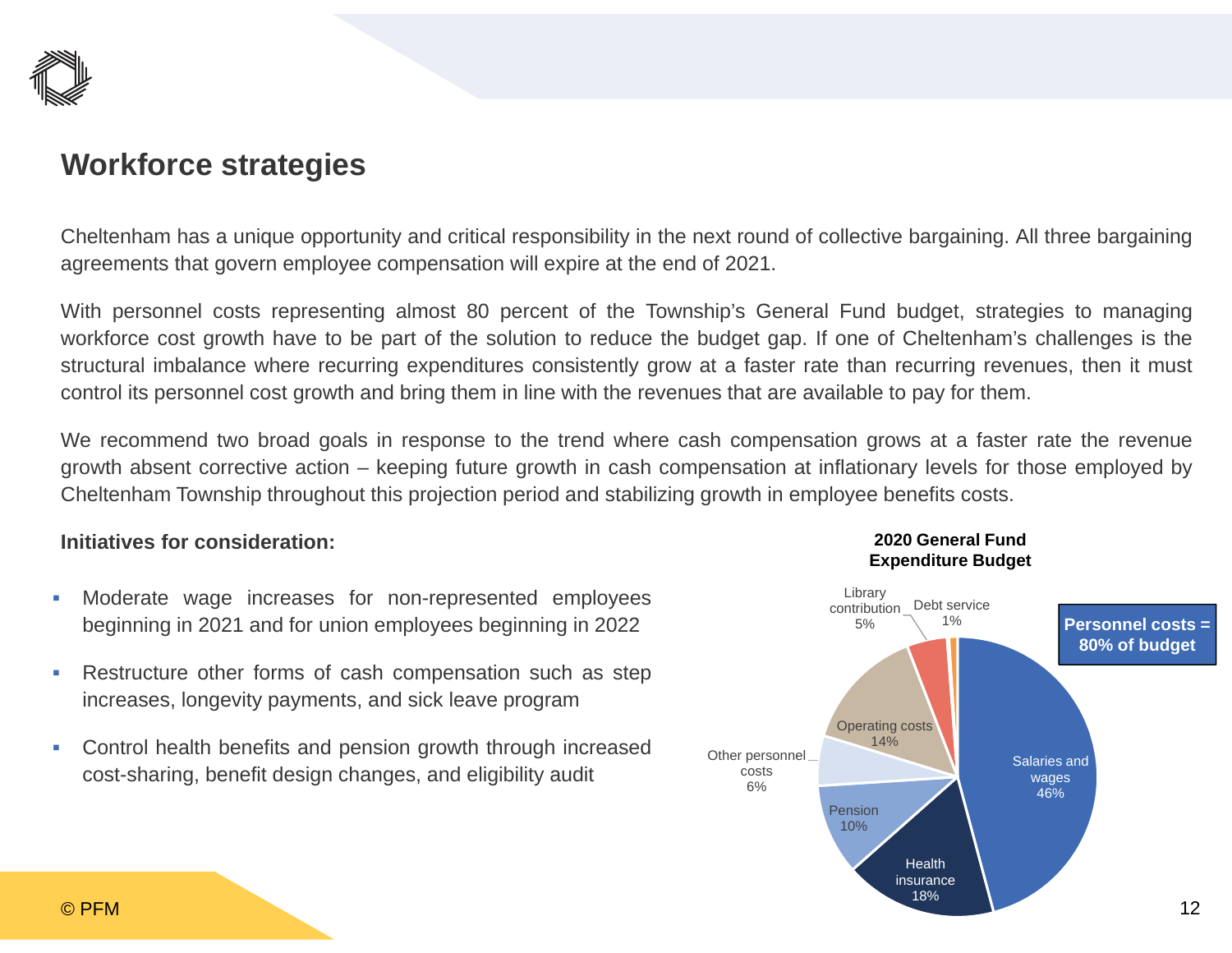

## **Guiding principle for process efficiency initiatives**

One of the Plan objectives is to realign the Township's services to its core mission. Instead of focusing the question on whether there is room to reduce the size of Township government, the key question that Cheltenham first needs to answer is whether it can streamline its management of service demands. Unless the Township can gain efficiencies in how it deliver services, reducing capacity would only mean that resources are spread thinner across departments.

If the Township can begin to implement initiatives that manage the service demands in <sup>a</sup> way help that creates <sup>a</sup> more efficient workforce, then the Township can use the opportunity to evaluate whether the staffing structure aligns with the service demands and resource available. Cheltenham's financial challenges are severe enough that leaving positions vacant is already <sup>a</sup> common practice used by the Township to generate short-term savings. Instead of reducing department resources by leaving positions vacant without <sup>a</sup> comprehensive plan to address service demands, the Township should use <sup>a</sup> data-driven approach to measure Departments' progress in implementing the efficiency initiatives. This strategy provides guidance to help Cheltenham achieve that.

#### **Initiatives for consideration:**

- Ī. Re-evaluate the alarm registration and fine system
- r. Manage service demands in Police and Fire Departments
- × Improve call for service (CFS) data management
- × Alternate service delivery model for EMS1
- Ш Regain flexibility to manage staffing levels in Public Works
- Evaluate opportunities for efficiencies once the fire study is completed

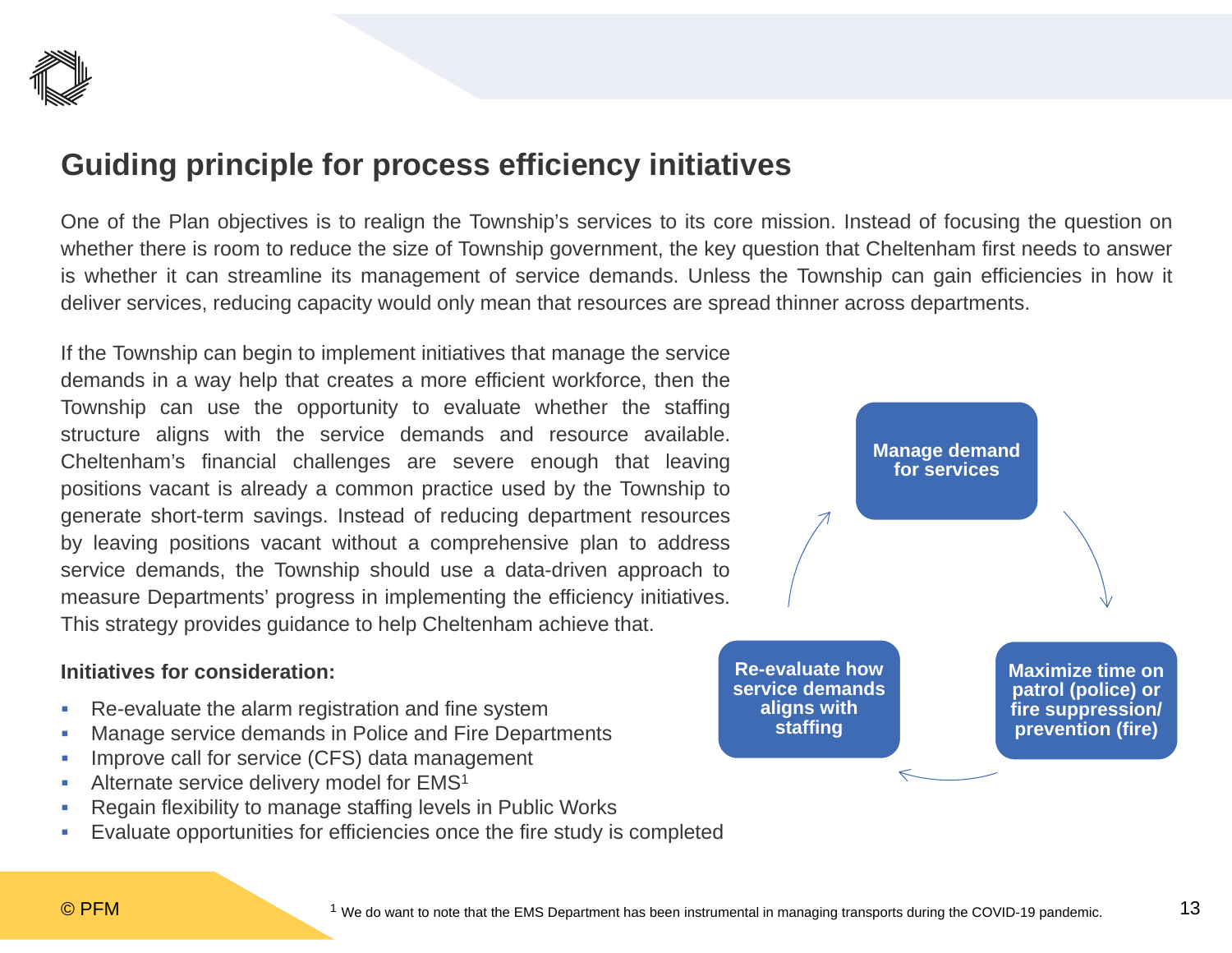

## **False Alarm calls by Police and Fire**

Approximately half (or 538) of the Fire Department's response is for false fire alarms and almost 10 percent (or 2,800) of the responses by the Police Department is related to alarms, the second largest type of police response after traffic stop. Nationally, at least 90 percent of the alarm calls are false alarms.<sup>1</sup> Cheltenham must find a way to free up its police officers and firefighters so that they can use more of their time on promoting public safety instead of responding to false alarms.

**Top Ten Types of Police Calls**



**M Opportunity for Police Cost Savings without Sacrificing Service Quality, Urban Institute, 2013 <b>14 14 14** 

© PFM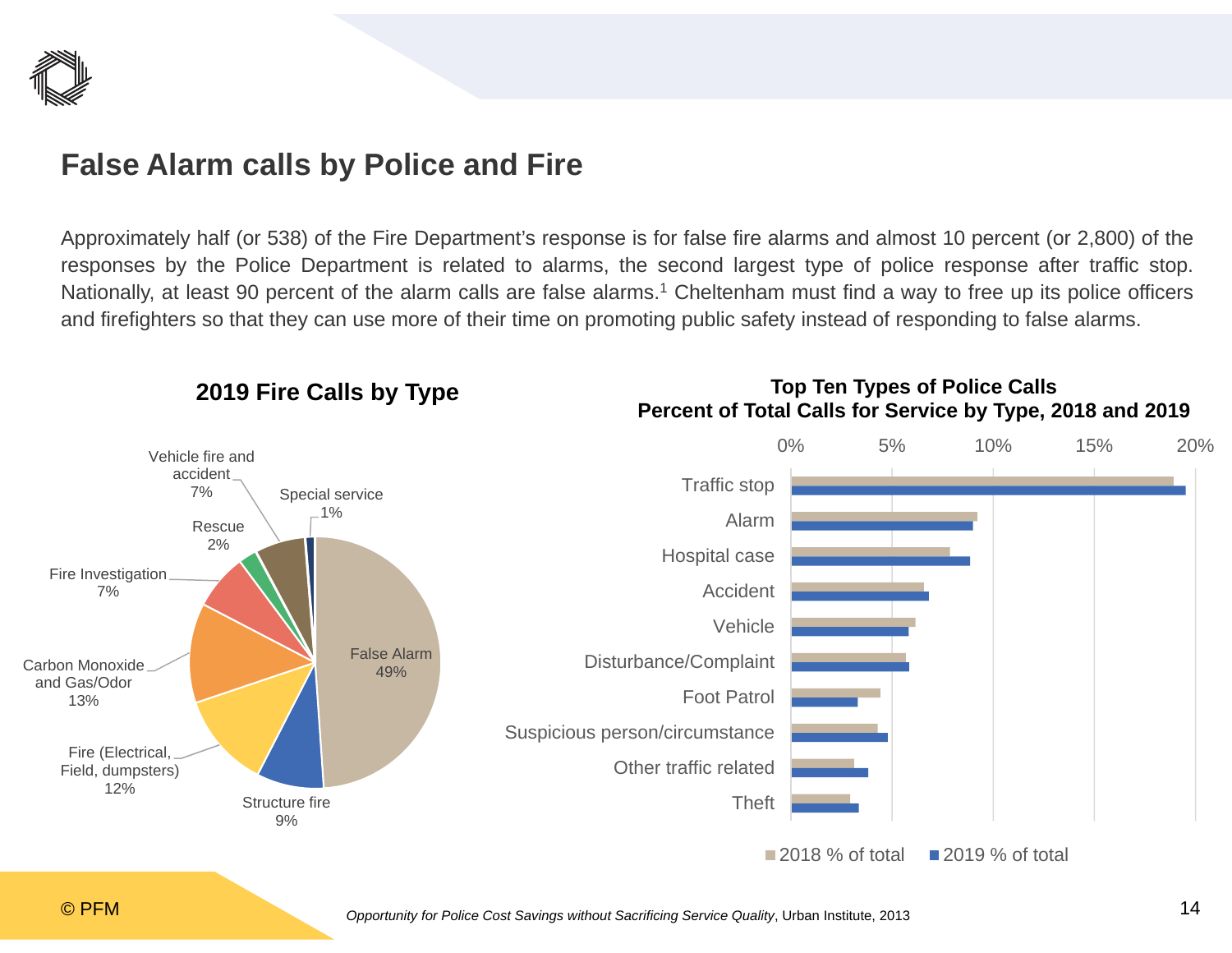![](_page_22_Picture_0.jpeg)

## **Recommendation: Re-evaluate the alarm registration and fine system**

Cheltenham needs to re-evaluate its current alarm registration and fine system so that police and fire resources are redirected to work that actually promote and maintain public safety. The following lists <sup>a</sup> few action items to better enforce its current alarm registration program:

- a. **Fee and fine enforcement:** The Fire Department answers to over 500 fire alarm calls and the Police Department answers to another 1,800 burglar alarm calls annually, and at least 90 percent of these calls are false alarms. Despite the high number of false alarm calls responded, the Township only collected an average of \$81,000 in annual fee revenues but almost no fine revenue. To ensure fairness for residents who are paying the alarm registration fee, the Township should cross-check between the addresses triggering the false alarm and the permit database and issue the fine across all households that fail the register the alarm. Doing so will help increase compliance to the current ordinance and ensure equity amongst taxpayers.
- **I Redesign fee structure**: The Township should also consider establishing <sup>a</sup> formal stratified fee system that charges higher amounts for more frequent violations, which is <sup>a</sup> common practice among other Pennsylvania municipalities. Doing so will allow the Township to recover more of the costs associated with responding to false alarms as well as provide <sup>a</sup> deterrent for their occurrence. The Township can also establish <sup>a</sup> different fee structure for residential and commercial alarms as well as <sup>a</sup> separate fee for burglar and firm alarms to better track the type of false alarms incurred by different properties and customize <sup>a</sup> deterrent program accordingly.
- I. **Adopt <sup>a</sup> verified alarm ordinance**: As <sup>a</sup> standard practice, many alarm companies already call the property owner and secondary contacts verifying if the alarm is <sup>a</sup> false alarm before forwarding the call to the local enforcement agencies. Cheltenham Township can encourage that practice by adopting an ordinance requiring alarm companies to confirm an emergency is occurring before dispatching local enforcement to the site of the alarm. Township officials report that many responses are made to the high-rise residences, but that they are rarely initiated by the same resident. Some coordinated effort with building management for education and verification could possibly reduce the number of required responses.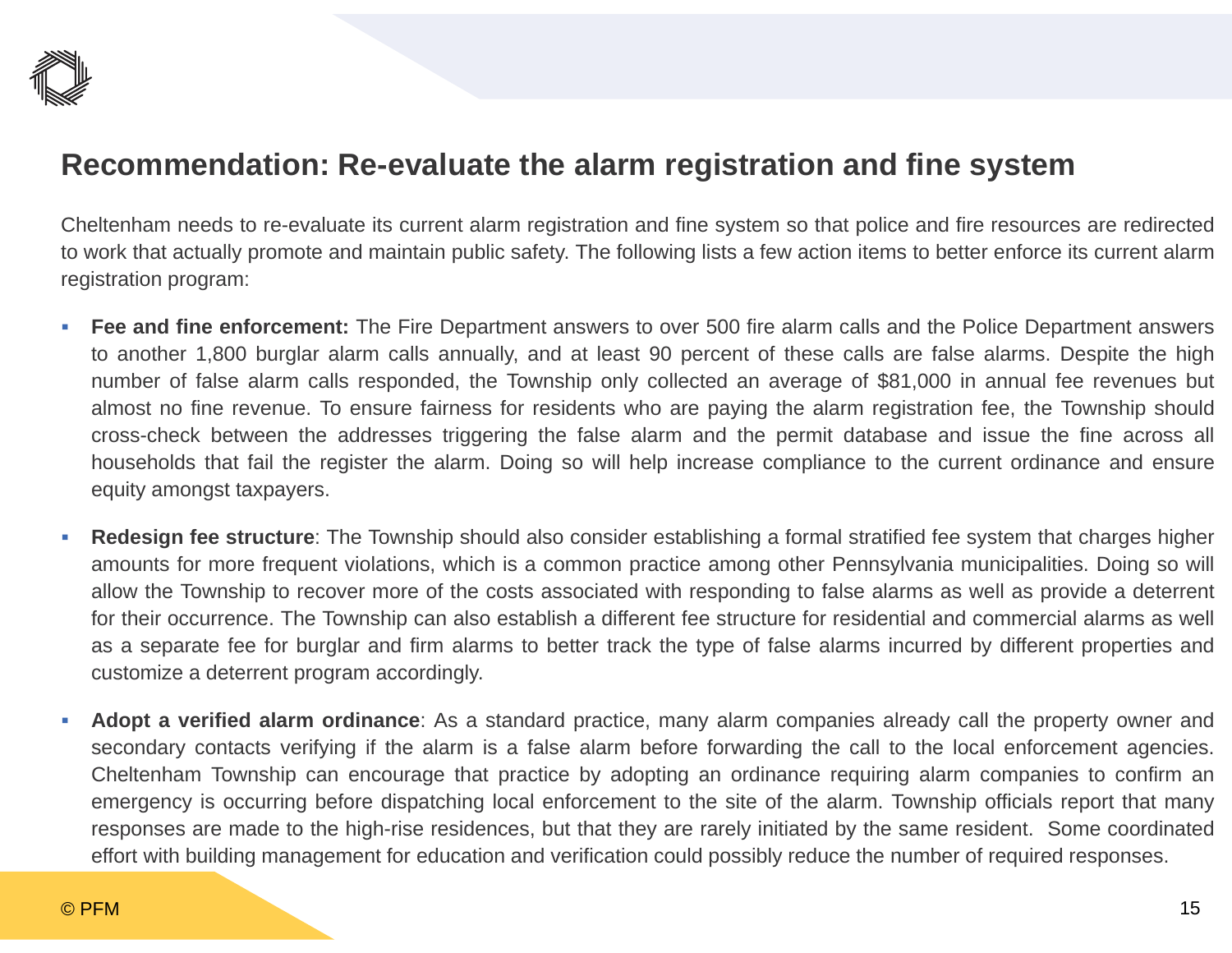![](_page_23_Picture_0.jpeg)

## **Program prioritization**

Pennsylvania local governments allocate most of their operating budgets to services that are required by Pennsylvania law. For example, as <sup>a</sup> first class township, Cheltenham Township government must provide services including those that maintain and promote public safety and cleanliness.

Other services may not be statutorily required, but are necessary to maintain for any large organization. For example, any organization the size of Cheltenham Township government will have to maintain its facilities, have <sup>a</sup> human resources department that performs benefits administration and hiring functions, and <sup>a</sup> finance department that develops the budget and keeps track of revenues and expenditures. Where applicable, we provide recommendations to help the Township deliver its mandatory services and administrative services more effectively.

There is <sup>a</sup> third type of service that Cheltenham Township government currently provides, which are discretionary services. These are amenities that the Township is not required to deliver under the first class township code or to maintain an effective organization, and could be potentially eliminated or funded by alternative sources other than the General Fund revenues. This strategy focuses on the following non-mandatory services as an illustration of how Township government should rethink its resource allocation to focus on core supports and achieve sustainable finances:

- $\overline{\phantom{a}}$ Annual contribution to the Cheltenham Library System;
- **D** Maintenance and ownership of buildings not used for core services;
- **D** Large array of parks and recreational facilities; and
- f. Streetscape and trail improvements and other discretionary capital investments.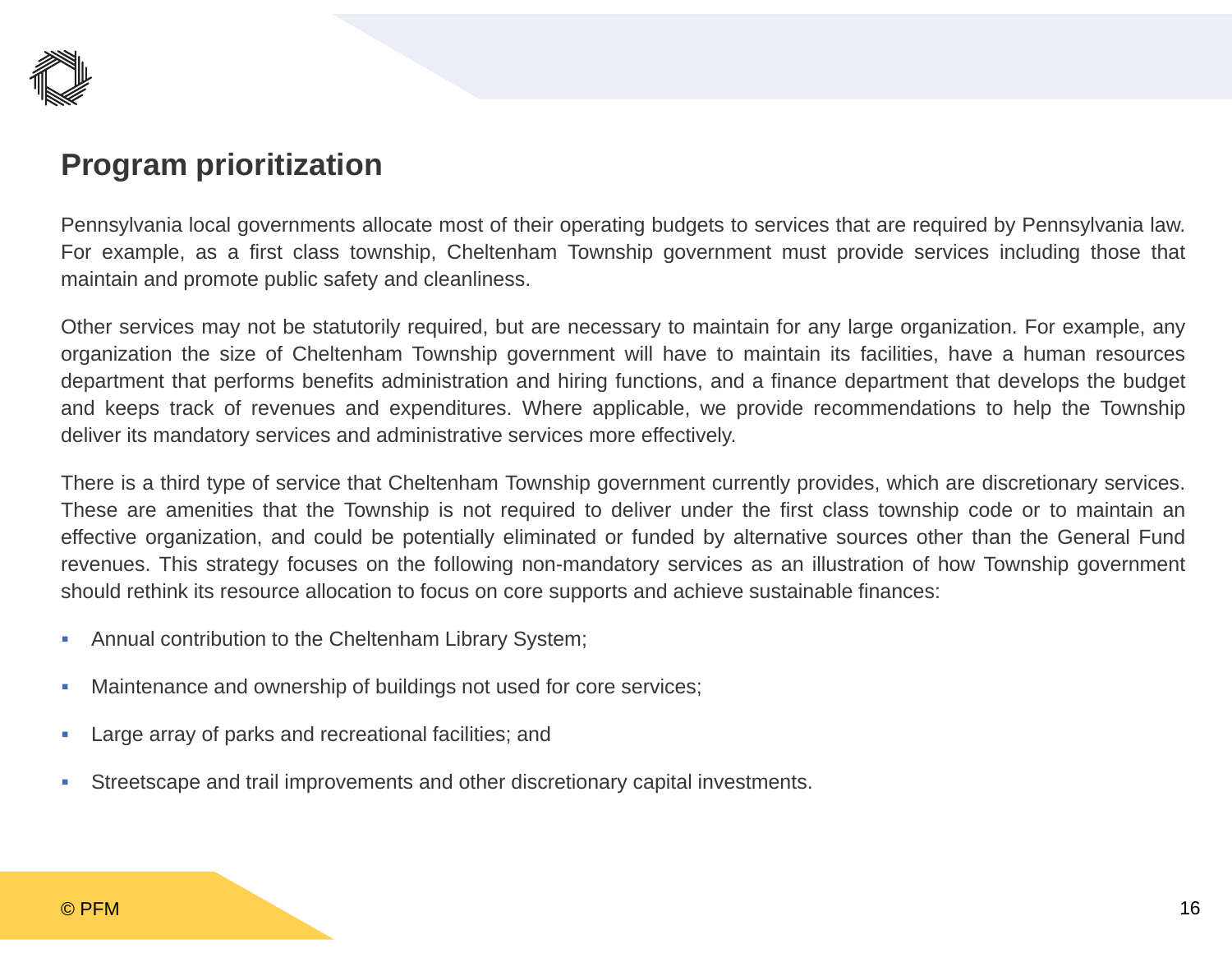![](_page_24_Picture_0.jpeg)

## **Levy a dedicated library tax**

From 2013 to 2018, the Township's contribution to the library increased from \$1.5 million to \$1.7 million, representing an average annual increase of 2.5 percent. The corresponding tax levy increased from 0.8 mill to 0.9 mill.

|                      | 2013        | 2014        | 2015        | 2016        | 2017        | 2018        | <b>CAGR</b> |  |
|----------------------|-------------|-------------|-------------|-------------|-------------|-------------|-------------|--|
| Library contribution | \$1,499,886 | \$1,499,886 | \$1,548,000 | \$1,548,000 | \$1,623,000 | \$1,693,000 | 2.5%        |  |
| Library tax levy     | 0.8009      | 0.8032      | 0.8267      | 0.8317      | 0.8637      | 0.8979      | 2.3%        |  |

#### **Library Contribution and Tax Levy, 2013 - 2018**

Even though the Township does not have <sup>a</sup> statutory requirement to increase funding every year, Cheltenham's library system struggles with the same budget challenge as Township government, where recurring expenditures increase every year as <sup>a</sup> result of personnel and operating cost growth. Because over 85 percent of the library's revenues come from the Township, the revenue available to Cheltenham's library system is largely dependent upon the level of contribution the Township is willing and able to make in any given year. Therefore, under the current funding approach, the library contribution becomes one of the many competing demands Township leaders have to manage given limited resources. It also drains resources away from the Township's core services.

The Library system is clearly <sup>a</sup> beloved institution with strong community support. Residents and interest groups that support the library system appear to value it enough to pay more in taxes to support it. Doing so would mean that the control over the tax levy used to fund the library would shift from Township government to the Library Board, but it would allow Township leaders to focus on the resource allocation decisions for Cheltenham's core services. In order to levy <sup>a</sup> dedicated library tax, the Township will have to put <sup>a</sup> referendum on the ballot. The Borough of Hatboro passed <sup>a</sup> referendum in May 2019 to levy <sup>a</sup> dedicated library tax to operate and maintain its library building.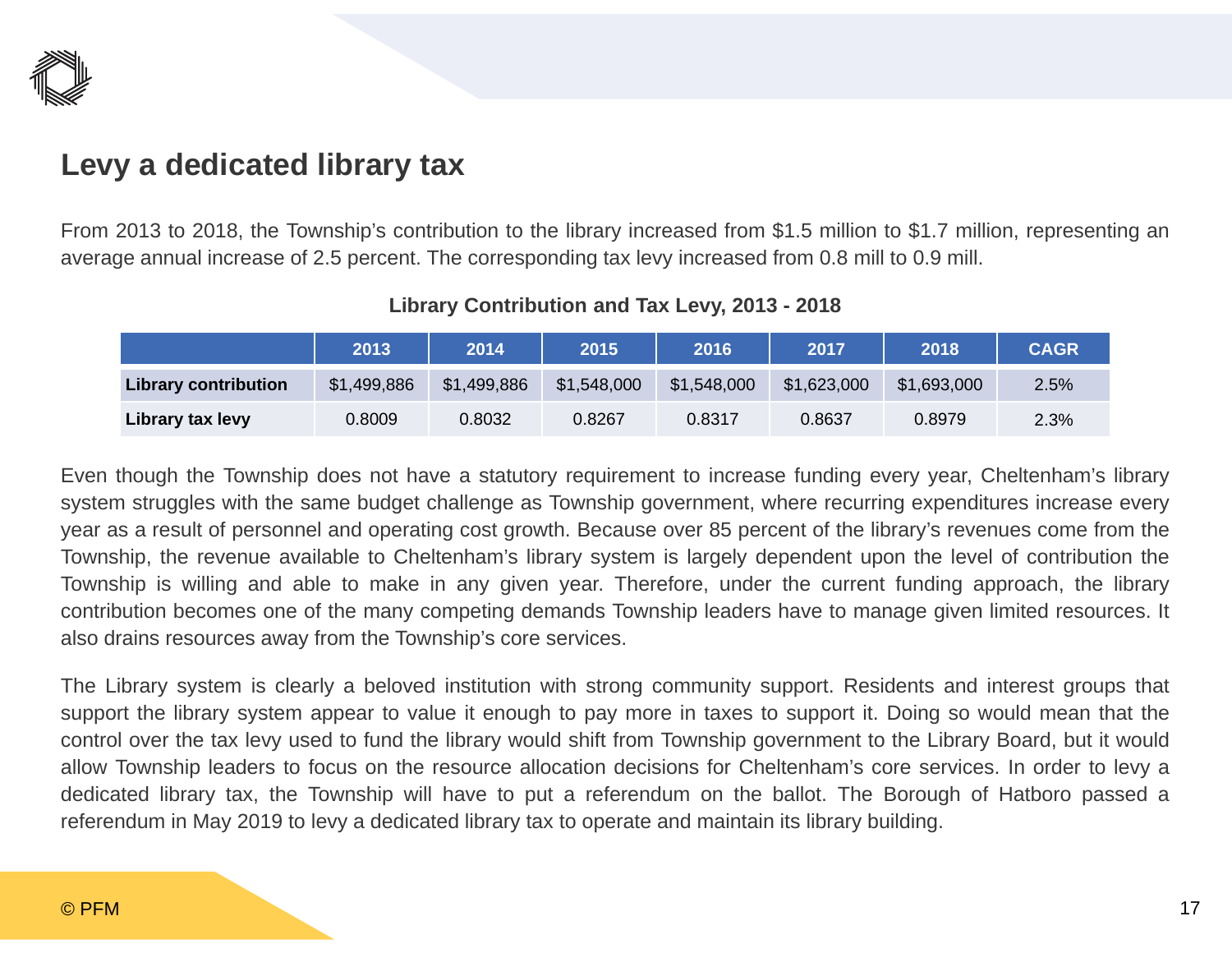![](_page_25_Picture_0.jpeg)

## **Process for implementing a library tax**

This initiative assumes that the Township would put the referendum on the November 2020 ballot and, with voters' approval, levy <sup>a</sup> dedicated library tax beginning in 2021. Based on <sup>a</sup> total taxable assessed value of \$1.868 million, the library would need to levy <sup>a</sup> 0.95-mill dedicated tax to generate the same amount of revenues it received from the Township in 2020 (\$1.7 million).

#### **Establish <sup>a</sup> library tax**

Pennsylvania's library code allows <sup>a</sup> tax referendum to appear on the ballot through one of two ways. Municipal officers may submit to the qualified voters the question of the library tax at any time, or residents can petition to the municipal officers to submit the question of the library tax as long as they have qualified signatures equivalent to 3 percent of the votes cast in the last general or municipal election.<sup>1</sup>

To put the referendum on the November 2020 election ballot, Township commissioners will have to adopt an ordinance to put <sup>a</sup> library tax to referendum and submit that question at least 60 days before the election, or by September 4, 2020. The ordinance will need to include the question put in front of the voters, including the library millage rate. For example, if Cheltenham is looking to levy <sup>a</sup> 0.95-mill library tax, this would be the question presented to voters:

"Shall Cheltenham Township establish a special library tax to provide for the operation and maintenance of the Cheltenham Library System at the rate of 0.95 mills on the dollar of assessed value on all taxable real estate within *Cheltenham Township?"*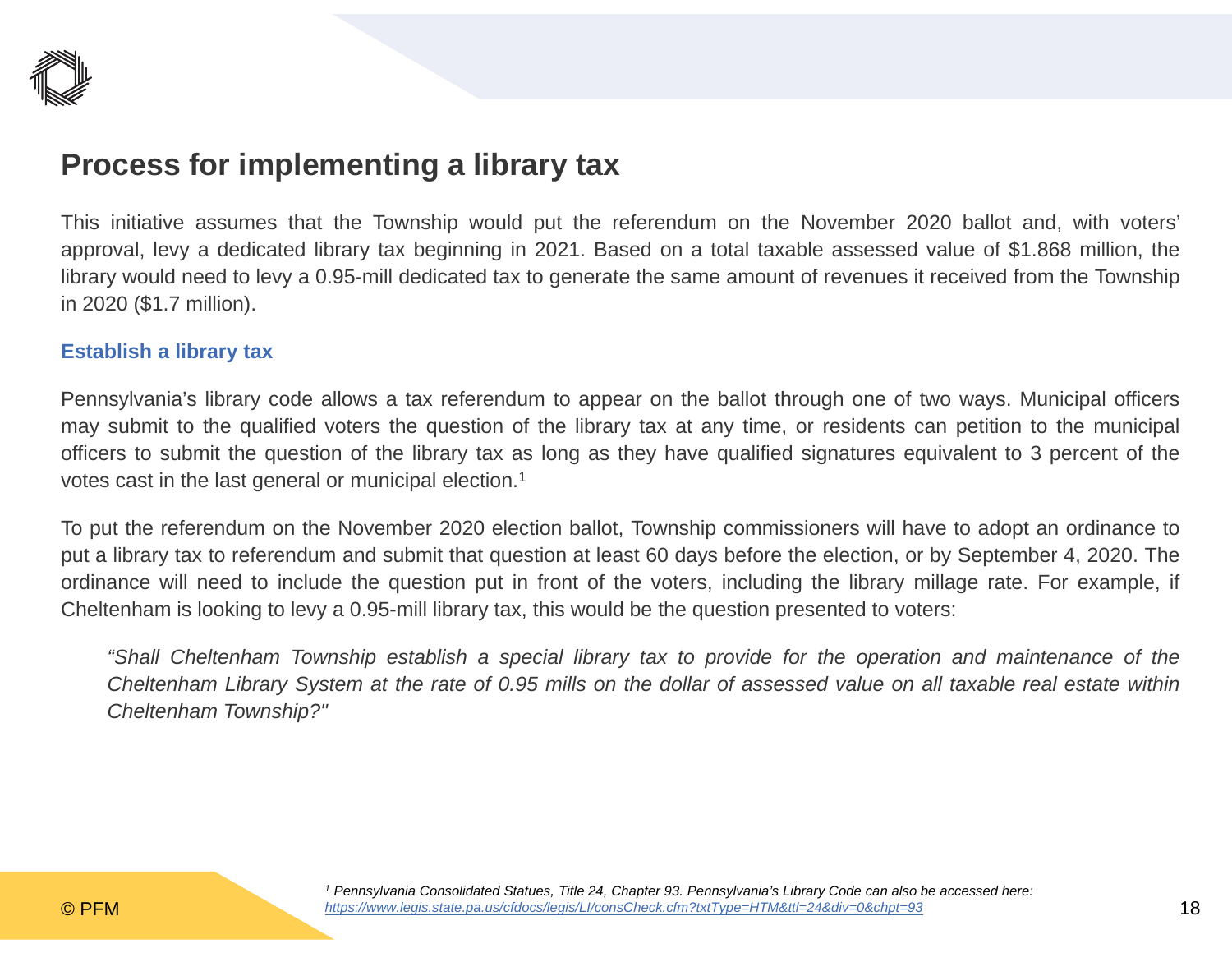![](_page_26_Picture_0.jpeg)

## **Explore alternatives for Township facilities not used to deliver core services**

Cheltenham Township owns 16 facilities, including departmental headquarters, community centers, libraries, and pools. While many facilities are used to deliver Township services, some are rented to third-parties or used by non-profits. In addition to the annual maintenance, janitorial, and utility costs of operating these buildings, from 2015 to 2019 the Township also invested \$2.6 million in General Obligation bonds for capital improvement projects in these facilities. About half of the capital spending was at Curtis Hall.

Finding alternatives to maintain and operate Township facilities can be difficult, of course. There may not be <sup>a</sup> market for selling or leasing the properties, they support services valued by some Township residents, and in some cases they have historic or sentimental value. Despite these challenges, it is important for the Township to pursue alternative options for these facilities.

- Ì. **Transfer property ownership:** Cheltenham's long-term goal should be to transfer properties not used for core municipal services to other entities so that it eliminates any maintenance and capital costs. Buildings that the Township should work to transfer ownership include Cheltenham Center for the Arts and the Elkins Park and Glenside library buildings.
- $\blacksquare$ **Sell or lease the property:** Given that the Shovel Shop and Glenside Hall are both used solely as rentals, Township government should work with the business community and aim to market those facilities. This will likely take some time and may result in some unconventional or creative uses.
- Ì. **Repurpose the property:** Cheltenham may want to repurpose the Annex building and use that space for employee and visitor parking, storage, or even <sup>a</sup> new home for EMS vehicles (which are too large for their current spaces).
- $\overline{\phantom{a}}$  **Partner with <sup>a</sup> third-party entity:** Cheltenham may be able to partner with non-profits with an expertise in maintaining and restoring historical buildings. Nonprofits that specialize in maintaining and operating historical facilities are also often more attuned to the availability of grant monies through the state and federal government and private philanthropies.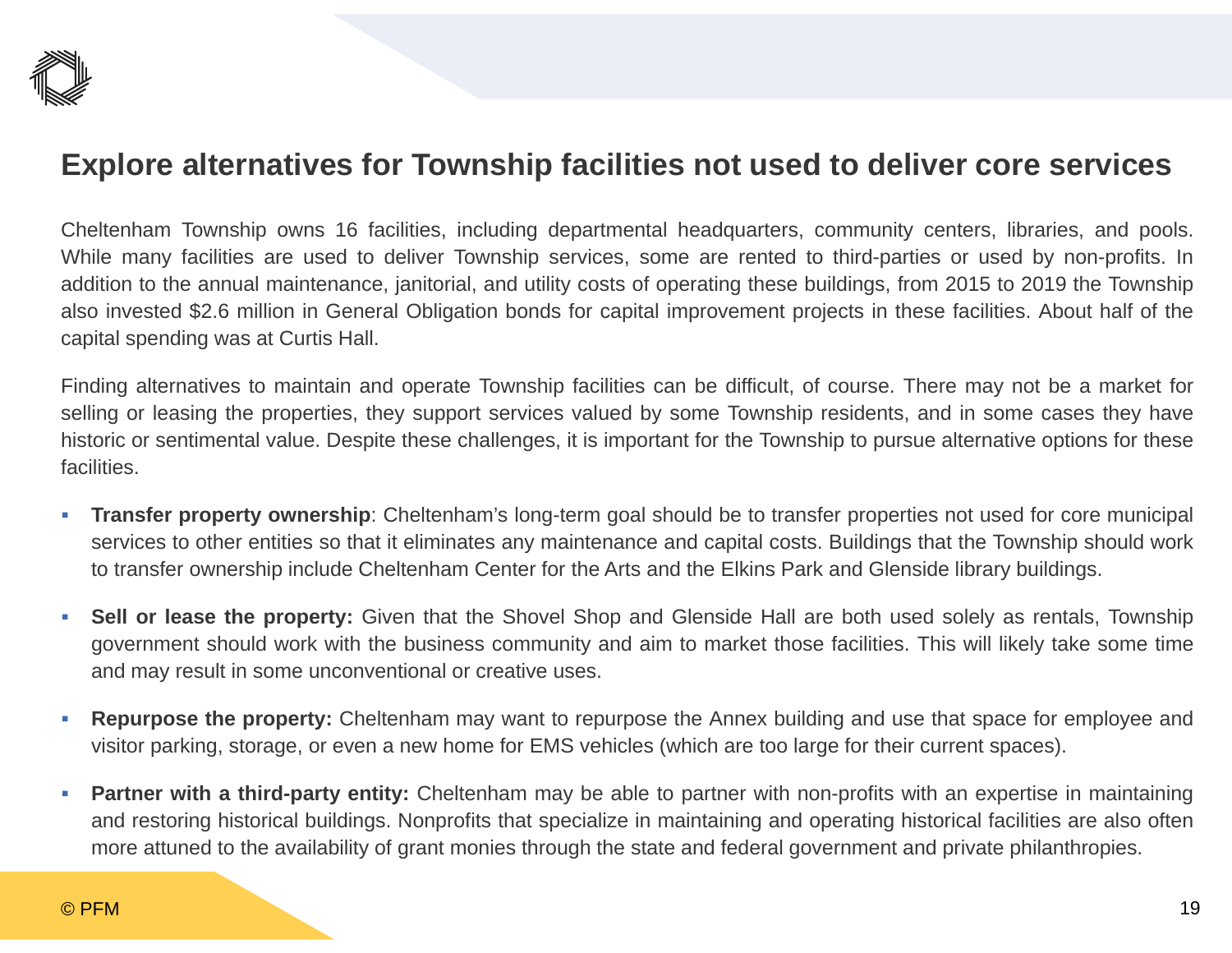![](_page_27_Picture_0.jpeg)

## **Connecting between policy decisions and fiscal impact**

To provide the Township with the tools to review its current services for changes and make the hard prioritization decisions in the future, the following checklist shows the three key questions Township leaders should answer when proceeding with any projects or policy decisions.

Township leaders should establish this fiscal impact checklist as <sup>a</sup> part of its policy making process and require <sup>a</sup> formal plan to address questions related to funding sources for all projects that are brought before the Commissioners for approval. As an example, the Township should use this checklist to guide the discussions on whether Cheltenham should replace its vehicles with more environmental-friendly options, such as hybrid vehicles, as part of the *Ready for 100* movement.

#### **Fiscal Impact Checklist**

- 1. What is the net fiscal impact on the General Fund over a five-year period? *(Note: if the project is funded using bond proceeds, the fiscal impact should include any projected increase in debt service.)*
- 2. If the project results in net revenues or savings, what portion of the budget gap is it filling through this initiative? Will the benefits accrue to the bottom line (annual financial result, fund balance), or does the Township intend to redirect the benefit to other areas?
- 3. If the project results in net costs, how much does it increase the projected deficits by and what is the plan for addressing the increased deficits?

Working through these recommendations can be difficult and emotional for Township leaders and community stakeholders. But Cheltenham is at <sup>a</sup> point where this process is necessary for the Township's long-term fiscal sustainability. Even if the Township pursues all the recommendations outlined in the previous three strategies (revenue enhancement, workforce strategy, and process efficiency), it will still have <sup>a</sup> \$2.4 million deficit in 2021 that grows to \$3.1 million in 2025. Cheltenham Township government is now at <sup>a</sup> crossroads where program prioritization is necessary for its long-term financial health.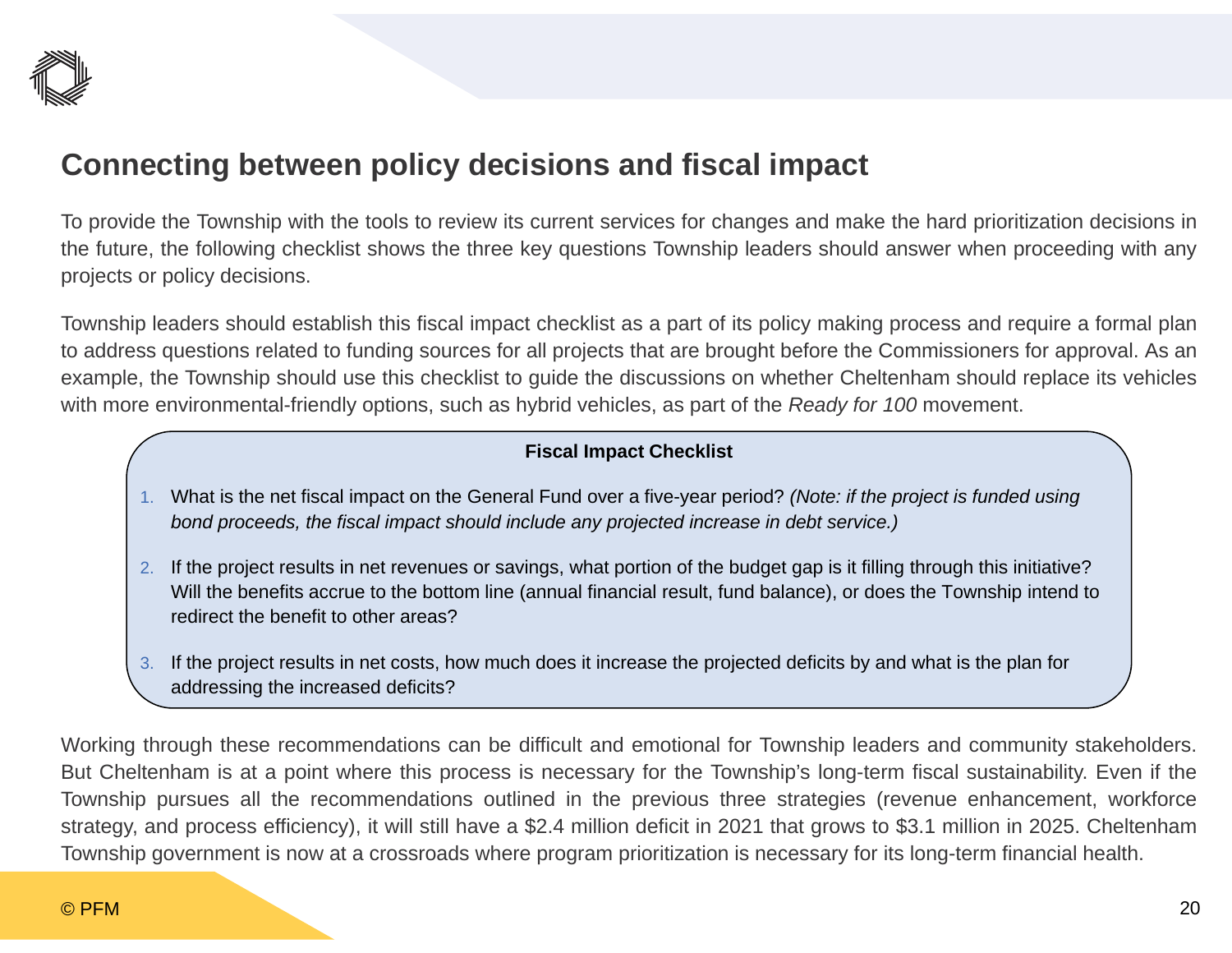![](_page_28_Picture_0.jpeg)

## **Two more strategies: Tax options and Strategic investments**

Cheltenham Township government needs <sup>a</sup> well-rounded strategy to address its budget shortfalls, which is why the aforementioned four strategies will be important for Cheltenham's long-term fiscal stability. Where possible, we provide savings or revenue estimates for the recommended initiatives, but there is also the likelihood that Cheltenham will generate more or less savings than projected. If the Township is unable to generate enough revenues or savings to close the gap using these four strategies, it will have to explore tax options to close the remaining budget gap.

The recommendation to explore tax options is not solely because of the need to maintain fiscal balance, however. Cheltenham needs to make strategic investments in order to grow its tax base, reduce its projected deficits in the out-years, and invest in its infrastructure. Unless it creates the room in the budget to make those strategic investments, Township government will continue to lack the resources to achieve its mission.

![](_page_28_Figure_4.jpeg)

#### **Plan to Close the Gap (without Tax Options)**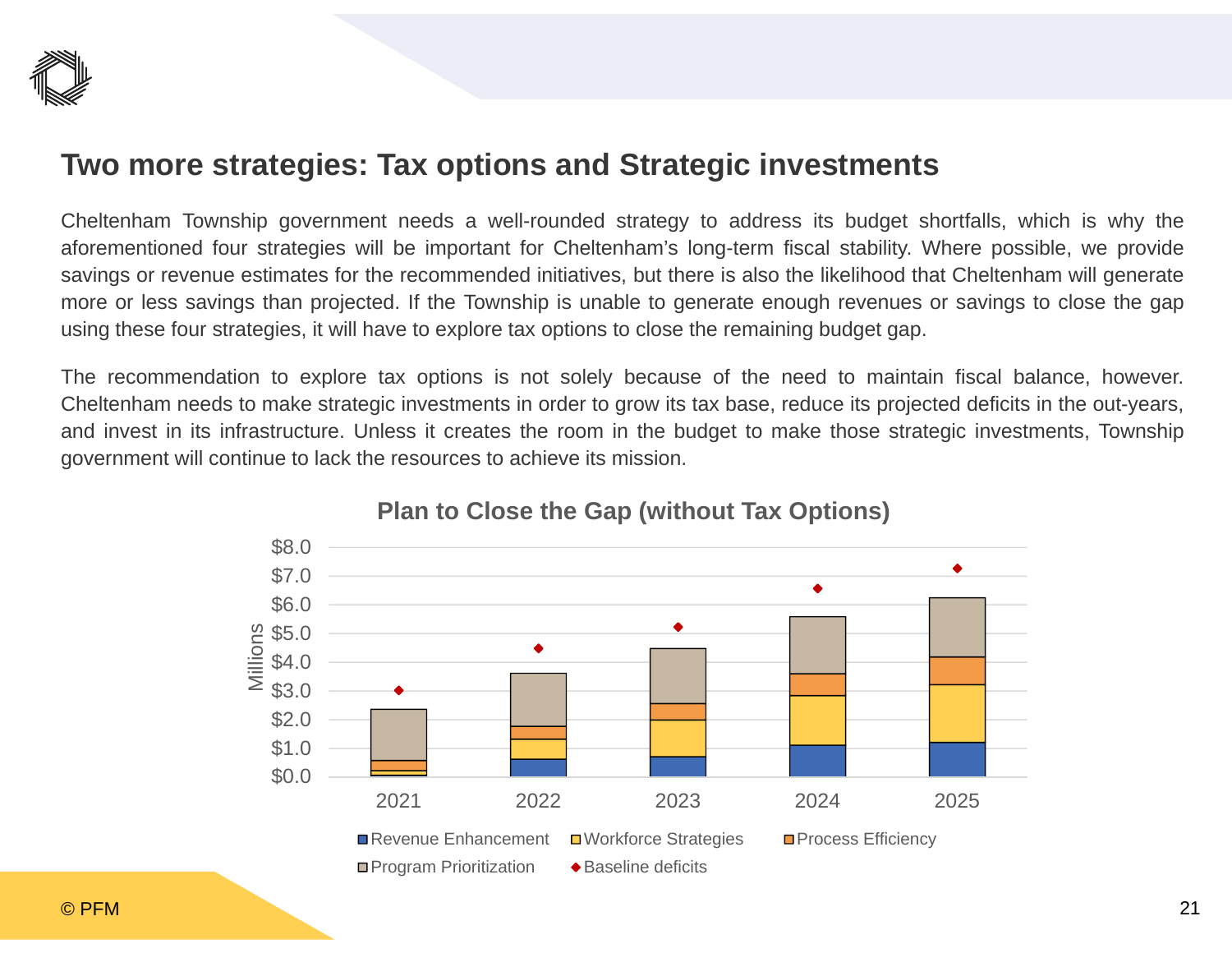![](_page_29_Picture_0.jpeg)

### **Tax Option #1: Smaller real estate tax increases**

The Township has been increasing its real estate tax each year by three to five percent for the last eight years. With the recommended initiatives in progress, the Township may not need to increase the real estate tax as much as it has, but it will still likely need annual increases to eliminate the deficit and create room for strategic investments.

The chart below shows an annual real estate tax increases of 2.5 percent, growing from 9.57 mills in 2020 to 10.83 mills in 2025. This does not include <sup>a</sup> separate dedicated library tax, should Township leaders approve the ordinance and if voters approve the referendum. This scenario helps close the gap in 2021 and 2022, and provides between \$0.6 and \$1.2 million annually for strategic investments beginning in 2023.

![](_page_29_Figure_4.jpeg)

#### **Close the Gap Scenario (Increase Real Estate Tax Only)**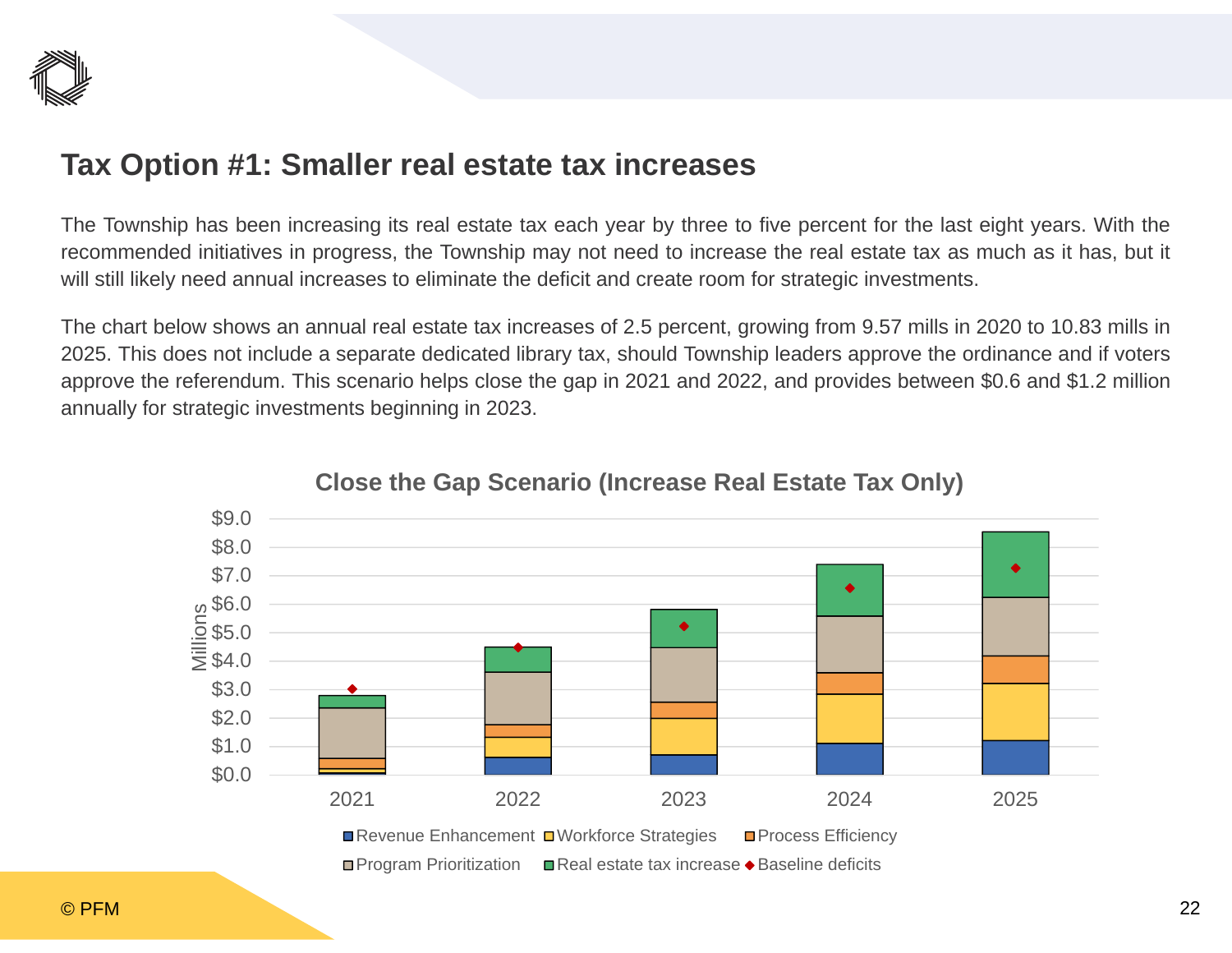![](_page_30_Picture_0.jpeg)

## **Tax option #2: Gain the flexibility to set the EIT and use a mix of tax options**

Alternatively, Cheltenham can use <sup>a</sup> mix of real estate and earned income tax increases to achieve the same goal, but our preliminary review is that Cheltenham would need to amend its charter in order to gain the flexibility to increase its EIT. *Cheltenham should verify our preliminary understanding with its Solicitor.*

#### Why is it important that Cheltenham gains the flexibility to set its EIT rate?

The reason the EIT is an important "revenue lever" for Township government is because, whereas the Township's taxable assessed values have been slowly declining, its EIT tax base has been growing at an annual rate of 2.3 percent. So \$1 worth of resident EIT will likely be worth more than \$1 worth of real estate tax in the future. Generating revenues on <sup>a</sup> tax base that is growing instead of <sup>a</sup> tax base that has been modestly eroding will help reduce the amount of tax increases needed in the future. The following table illustrates this concept by showing the real estate tax and EIT rates required to generate \$1.0 million revenues that grow annually at 2.0 percent.

|                                 | 2021        | 2022        | 2023        | 2024        | 2025        | <b>Annual Growth</b> |
|---------------------------------|-------------|-------------|-------------|-------------|-------------|----------------------|
| Revenues generated <sup>1</sup> | \$1,000,000 | \$1,020,000 | \$1,040,400 | \$1,061,208 | \$1,082,432 | 2.0%                 |
| Real estate tax rate            | 0.55        | 0.56        | 0.58        | 0.59        | 0.60        | 2.1%                 |
| EIT rate                        | 0.11%       | 0.11%       | 0.11%       | 0.11%       | 0.11%       | 0.0%                 |

It is important to note that gaining the flexibility to set the EIT rate does not necessarily mean that the Township **needs to increase its EIT rate immediately.** Practically speaking, the Township could put this question on the November 2020 ballot without actually increasing the EIT rate during the 2021 budget process, especially since it needs to work through the pros and cons of EIT increases.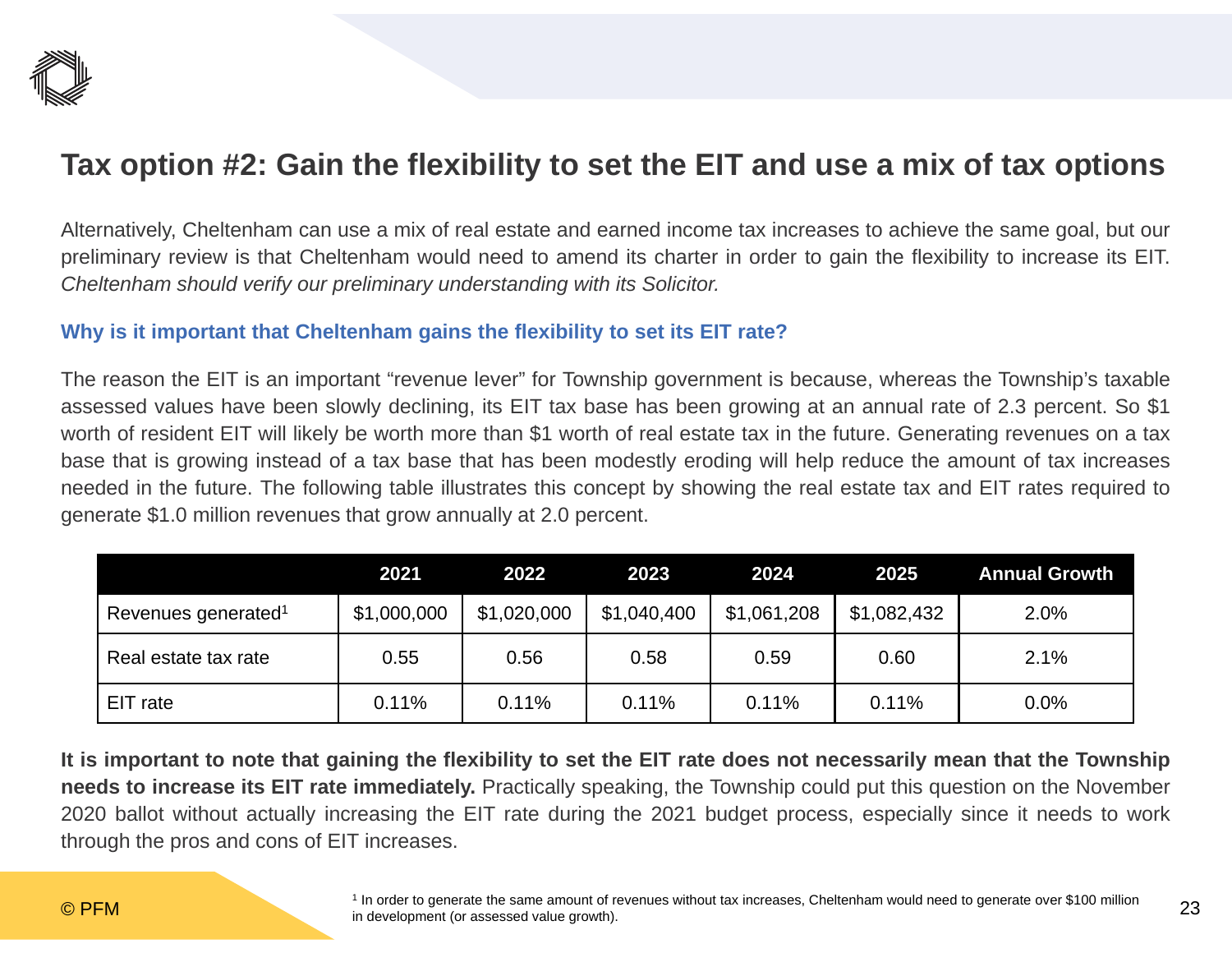![](_page_31_Picture_0.jpeg)

## **Process for amending the charter**

#### **Step 1: Verify with the Solicitor**

Our preliminary understanding of the Township charter is that the Board of Commissioners would have to adhere to the applicable state statute for its EIT levy limit, which in this case would be the Local Tax Enabling Act (Act 511). *The Township should verify our preliminary understanding with its Solicitor.*

#### **Step 2: Amend the Charter**

If Cheltenham Township'<sup>s</sup> Home Rule charter does not give the Township the ability increase its resident EIT rate above 0.5 percent, the only way the Township can increase its EIT rate and use the additional revenue for general purposes is to amend its Charter. That process begins with <sup>a</sup> referendum initiated by an ordinance, followed by <sup>a</sup> submission to the County Board of Elections. Pennsylvania law requires the ordinance to be filed with the Board of Elections at least 13 weeks prior to the election, which means that the ordinance must be adopted and filed with the County no later than early August if the Township wants to put it on the November ballot in 2020. Once the ordinance is adopted and filed with the County, the Township must also publish the notice of the election in at least one newspaper of general circulation once <sup>a</sup> week for three consecutive weeks during the period of 30 days prior to the election.<sup>1</sup>

| <b>Date</b>                                      | <b>Action</b>                                                                                                              |
|--------------------------------------------------|----------------------------------------------------------------------------------------------------------------------------|
| By August 3, 2020                                | Adopt ordinance with the complete text of wording proposed to be<br>added to and deleted from the charter                  |
| By August 4, 2020                                | File ordinance with the Board of Elections                                                                                 |
| From October 4, 2020<br>through November 2, 2020 | Publish notice of the election in at least one newspaper of general<br>circulation once a week for three consecutive weeks |
| November 3, 2020                                 | Election day                                                                                                               |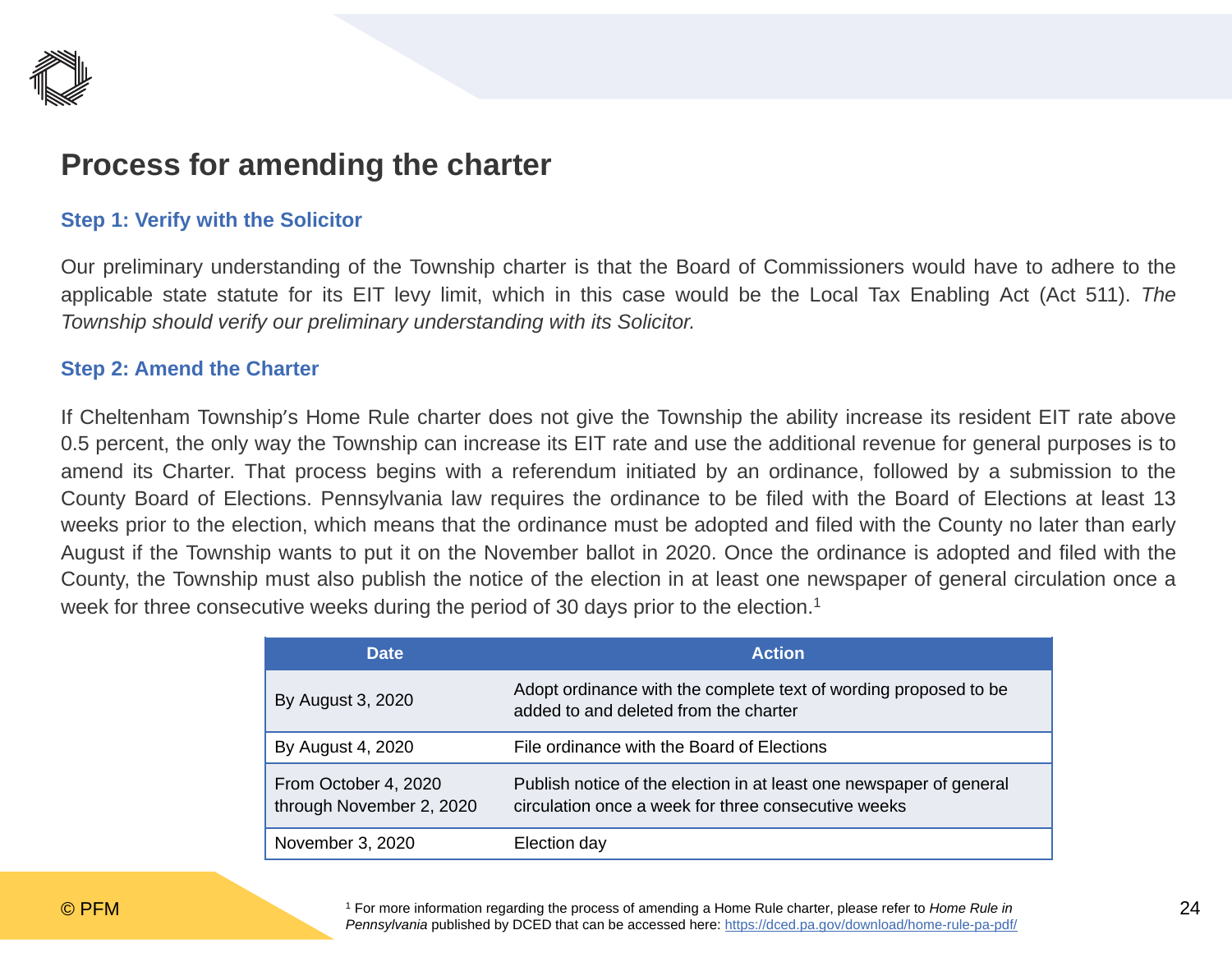![](_page_32_Picture_0.jpeg)

## **Strategic investments**

The ultimate goal of this multi-year plan is not only to improve Cheltenham's financial position. It is to strengthen the Township's financial position so that it can make the investments it needs to make so that it can continue to deliver quality services and celebrate its diversity and history. The last strategy of this Five-Year Plan provides <sup>a</sup> handful of suggestions to help Cheltenham grow its tax base, reduce its projected deficits in the out-years, and invest in its infrastructure.

- **I Create an economic development strategy:** Because Cheltenham's cost of providing services continue to rise every year, one way to continuously sustain those growth is to grow the tax base so that tax revenues grow "naturally" without increasing the tax rate itself. But the road to executing <sup>a</sup> successful economic development strategy that actually grows the tax base is not without obstacles. We recommend that Township concentrate on updating its comprehensive plan this and next year and then begin its candidate search for an Economic Development Director once the comprehensive plan update is completed. If possible, the Township should also find grant funding opportunities and revitalize its main street program.
- ř. **Develop <sup>a</sup> five-year capital planning and prioritization strategy**: One of the reasons <sup>a</sup> thoughtful capital plan with <sup>a</sup> multi-year perspective is so important is because it allows the Township to prioritize its resources with <sup>a</sup> strategic vision. The CIP and capital budget ideally would have <sup>a</sup> mix of projects with some focused on repairing, renovating, and replacing existing infrastructure and others focused on more strategic investments in new assets. A one- or two-year capital budget, on the other hand, only provides insight into the most immediate and urgent needs. We recommend conducting <sup>a</sup> facility condition assessment to accompany this initiative using <sup>a</sup> subsequent STMP grant.
- Ì. **Update pension plan assumptions:** Cheltenham Township needs to make changes to the actuarial assumptions to more accurately reflect plan experiences and expectations, but those changes can also result in <sup>a</sup> larger unfunded liability and trigger <sup>a</sup> higher legally required MMO contribution to the funds. Cheltenham first needs <sup>a</sup> better understanding of how much updating the assumption would cost the Township, and then work to incrementally make those assumption changes.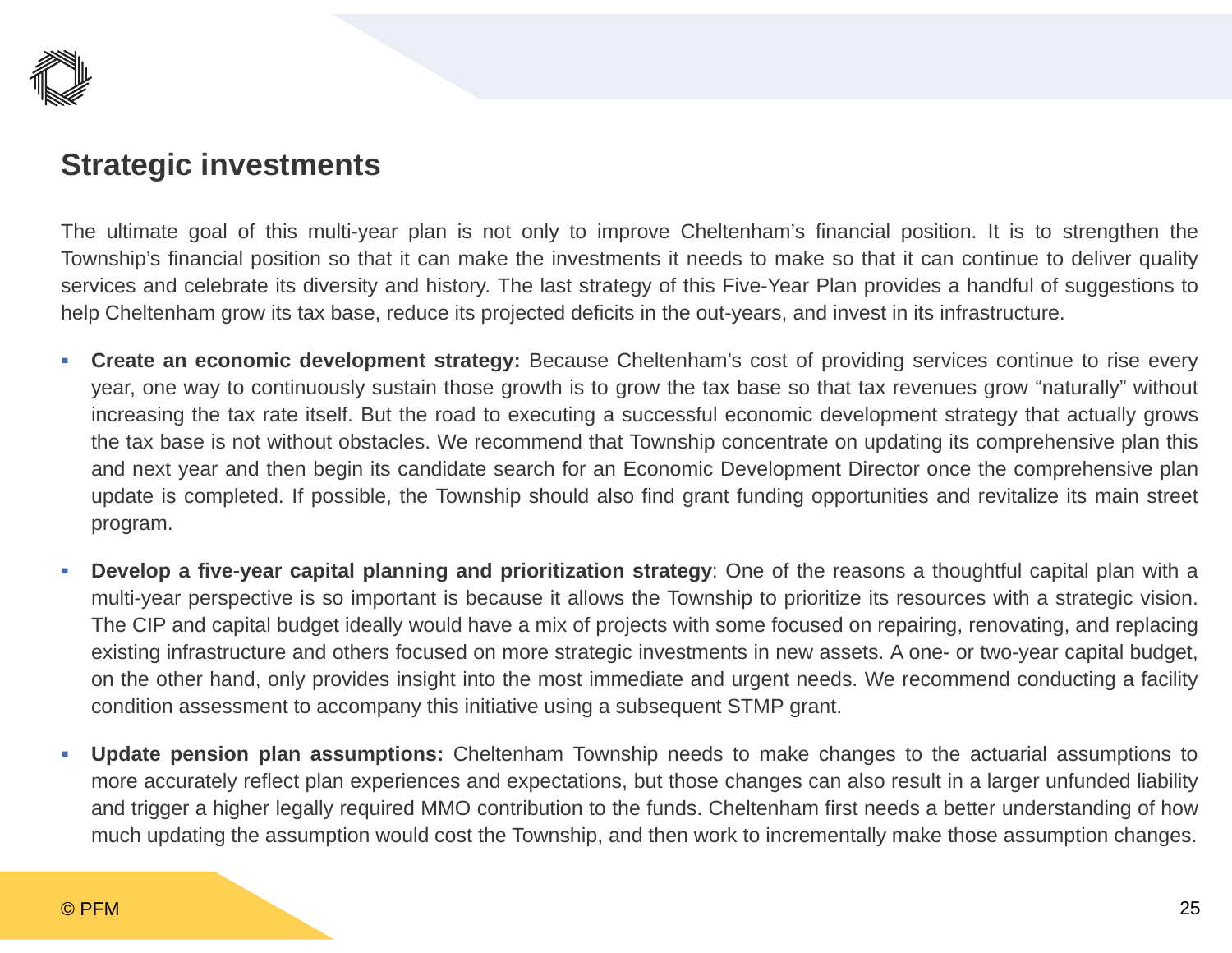![](_page_33_Picture_0.jpeg)

## **Plan to Close the Gap**

![](_page_33_Figure_2.jpeg)

#### **Close the Gap Scenario**

|                                       | 2021          | 2022          | 2023          | 2024          | 2025          |
|---------------------------------------|---------------|---------------|---------------|---------------|---------------|
| <b>Baseline deficits</b>              | (\$3,025,000) | (\$4,487,000) | (\$5,227,000) | (\$6,570,000) | (\$7,270,000) |
| <b>Revenue Enhancement</b>            | \$72,000      | \$628,000     | \$714,000     | \$1,117,000   | \$1,214,000   |
| <b>Workforce Strategies</b>           | \$154,000     | \$702,000     | \$1,280,000   | \$1,728,000   | \$2,007,000   |
| <b>Process Efficiency</b>             | \$359,000     | \$442,000     | \$569,000     | \$755,000     | \$964,000     |
| <b>Program Prioritization</b>         | \$1,778,000   | \$1,847,000   | \$1,917,000   | \$1,988,000   | \$2,060,000   |
| <b>Tax Options</b>                    | \$0           | \$916,000     | \$1,368,000   | \$1,866,000   | \$2,252,000   |
| <b>Room for Strategic Investments</b> | \$0           | \$49,000      | \$621,000     | \$882,000     | \$1,227,000   |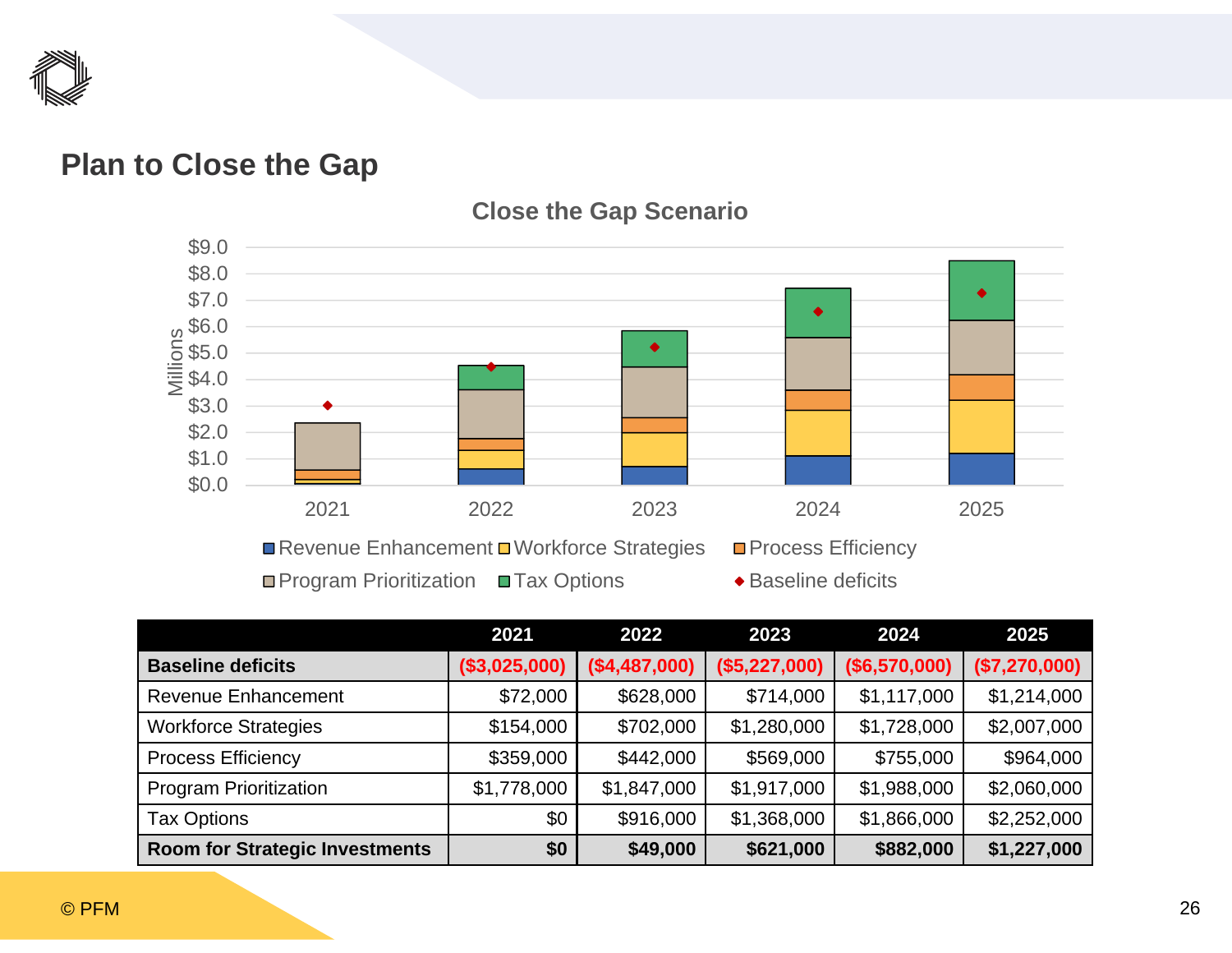![](_page_34_Picture_0.jpeg)

## **Plan implementation**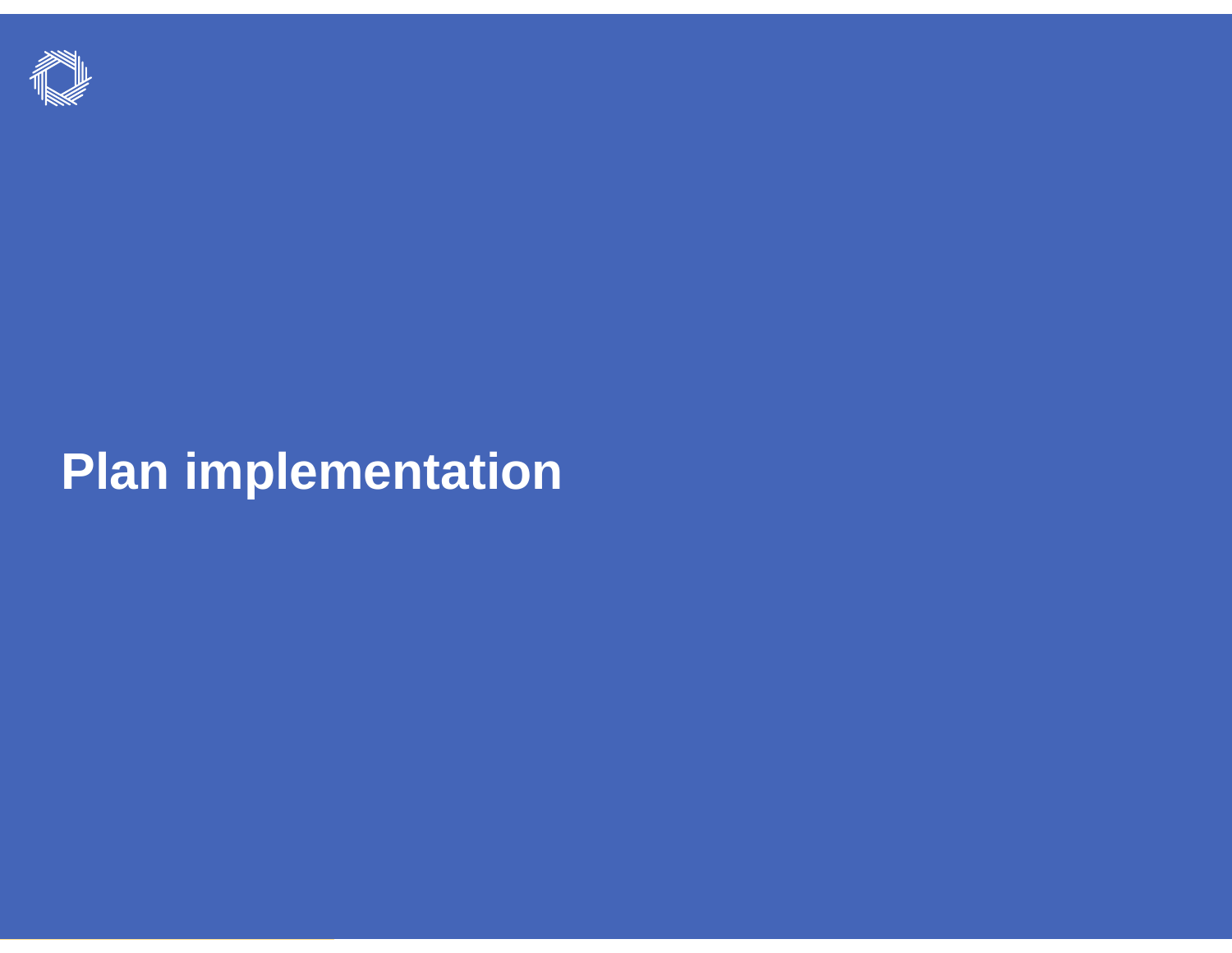![](_page_35_Picture_0.jpeg)

## **Implementation Strategy**

The exact contribution from each initiative category to the overall goal can certainly be different than the hypothetical scenario shown on the previous page. For example, the Township could get more from tax base and revenue growth and then less from another category. But it is important that the Township uses <sup>a</sup> good mix of gap-closing strategies, which will do the following:

- a. **Draw from all areas described in this Plan:** The Township will not achieve meaningful financial recovery by only making changes on the revenue or the expenditure side of the financial equation. It should not close the budget gap solely with revenue enhancement measures or across-the-board expenditure cuts. Instead, it should enhance revenues through both tax and non-tax options, reduce the cost growth of the workforce through labor negotiations, gain efficiencies and align the staffing structure to the service demands, and concentrate its resources on core municipal services. Each and every one of these strategies achieve <sup>a</sup> different goal and will be critical to the Township's long-term financial health.
- $\overline{\phantom{a}}$ **Take actions earlier than later**: As illustrated in the baseline projection, the budget deficits grow bigger every year absent corrective actions. The opposite is true when the Township takes corrective actions – if the Township takes action today to close <sup>a</sup> portion of the 2021 deficit, the deficits in the out-years will begin to shrink as savings generated today will be worth more in the out-years. Cheltenham Township government should therefore seize the opportunity this year – before the start of the 2021 budget process – to make some of the hard decisions, such as putting <sup>a</sup> library tax referendum on the November ballot. Doing so will make the large out-year deficits as currently projected in the baseline more manageable.
- $\blacksquare$  **Supported by an iterative process**: Multi-year planning should be an ongoing effort, not <sup>a</sup> static product. The Township already develops <sup>a</sup> multi-year projection during the budget process, and should continue to do so. It is equally important that the Township uses that projection to drive hard decisions during the budget process and in the day-to-day operations.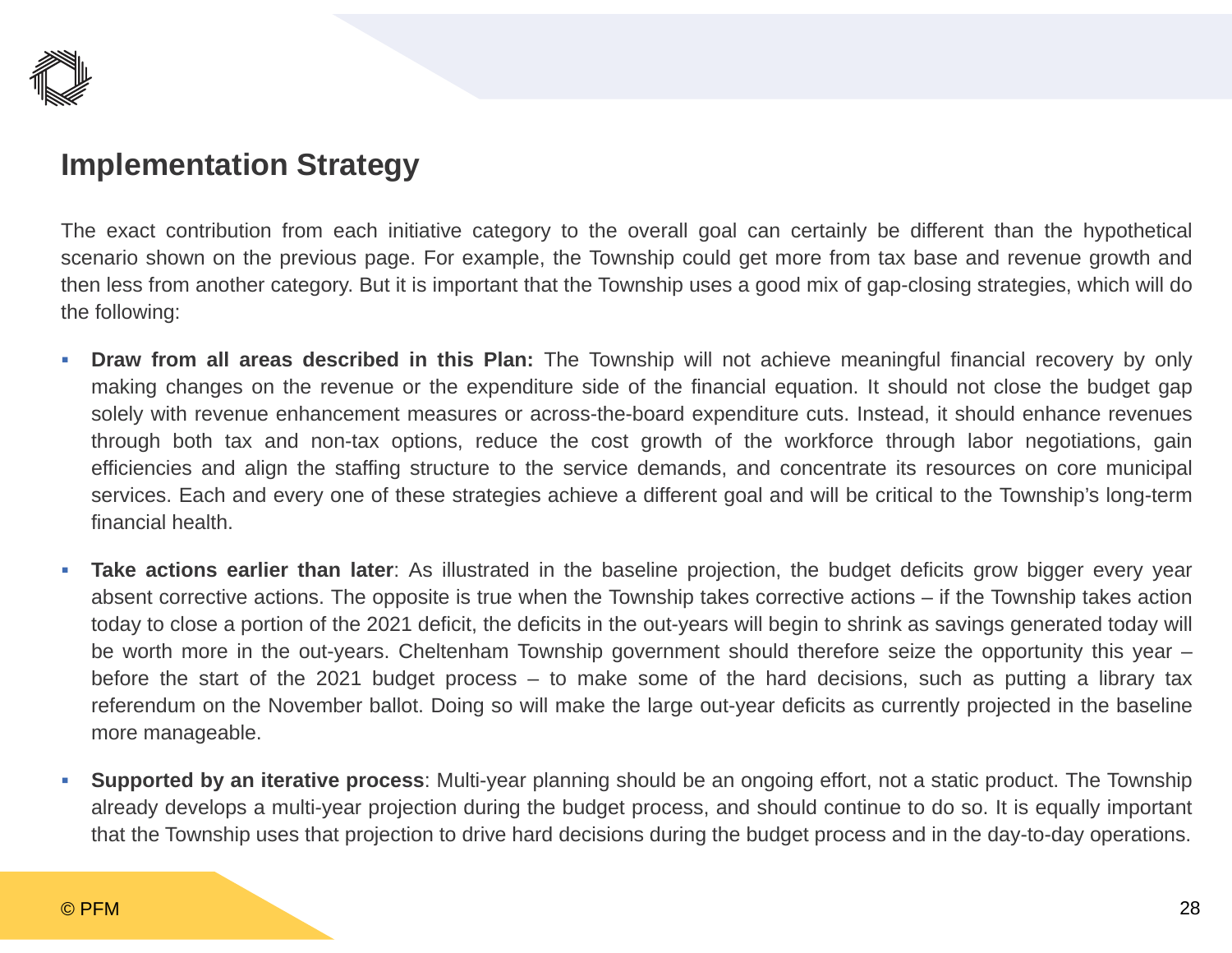![](_page_36_Picture_0.jpeg)

## **Timeline and Conclusion**

This Five-Year Financial Plan has <sup>a</sup> total of 40 recommendations. It is not realistic for the Township to try to implement all of them immediately, but timing does matter for certain initiatives, particular for those related to referendums and collective bargaining. The timeline below provides direction on how to prioritize the key initiatives outlined in this Plan, though circumstances, needs, and opportunities will change over time, and the Township's strategy should adapt accordingly. This implementation timeline does not include all 40 Plan initiatives, but includes the priority initiatives that will be time-sensitive for the Township's financial recovery.

In just <sup>a</sup> few months the Township will begin its 2021 budget process and the financial challenges described in this report will take on <sup>a</sup> heightened sense of urgency. The Township will start work on <sup>a</sup> budget that ultimately has to balance available revenues against anticipated expenditures, even though the former naturally grows more slowly than the latter.

We hope that Cheltenham Township – including its leaders, department staff, and residents – will be able to build on its commitment and creativity and work together to show that it is capable of providing quality core municipal services while bolstering its ability to sustain Cheltenham as <sup>a</sup> great place to work, live, and play.

| Year | <b>Priorities</b>                                                                                                                                                                                                                                                                                                                                     |
|------|-------------------------------------------------------------------------------------------------------------------------------------------------------------------------------------------------------------------------------------------------------------------------------------------------------------------------------------------------------|
| 2020 | Adopt an ordinance for the library tax referendum <sup>1</sup><br>Adopt an ordinance to put the charter amendment on the ballot in<br>$\blacksquare$<br>order to gain the flexibility to set the EIT rate<br>Develop the stormwater management study<br>٠<br>Consider alternative service delivery model for EMS<br>٠<br>Improve debt management<br>■ |
| 2021 | Levy a dedicated library tax<br>٠<br>Retain the support of external public employment labor counsel<br>٠<br>for negotiations Develop a five-year capital plan<br>Issue an RFP to update the comprehensive plan<br>٠<br>Issue an RFP to conduct a facility asset inventory                                                                             |
| 2022 | Establish the stormwater fee<br>٠<br>Issue an RFP to develop a streetlight assessment<br>٠<br>Develop a capital budget and planning policy                                                                                                                                                                                                            |
| 2023 | Create an Economic Development Director position<br>٠<br>Consider updating the pension funds' assumptions<br>٠<br>Improve debt management<br>■                                                                                                                                                                                                        |
| 2024 | Establish a streetlight assessment<br>٠                                                                                                                                                                                                                                                                                                               |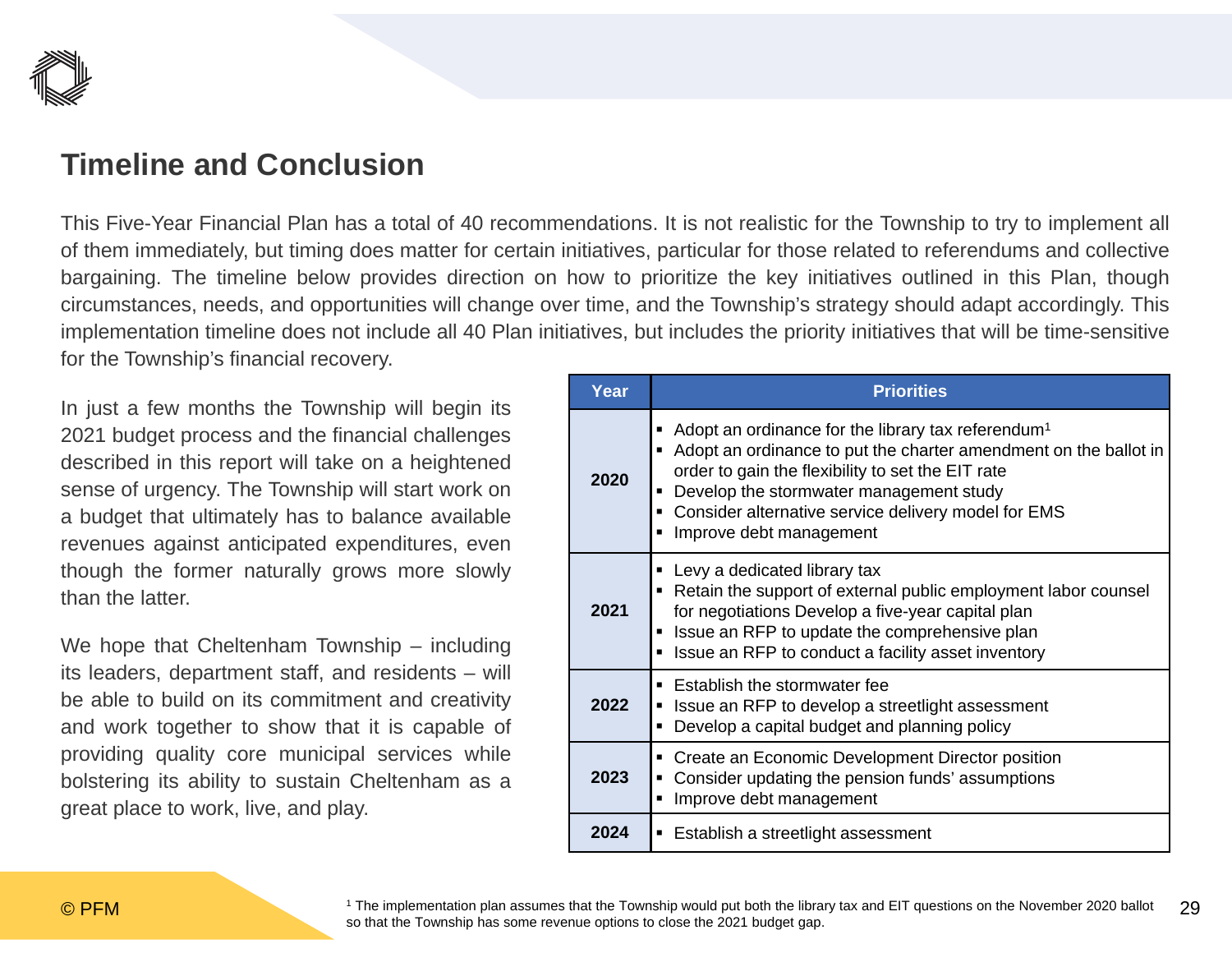![](_page_37_Picture_0.jpeg)

## **Appendix – List of Initiatives**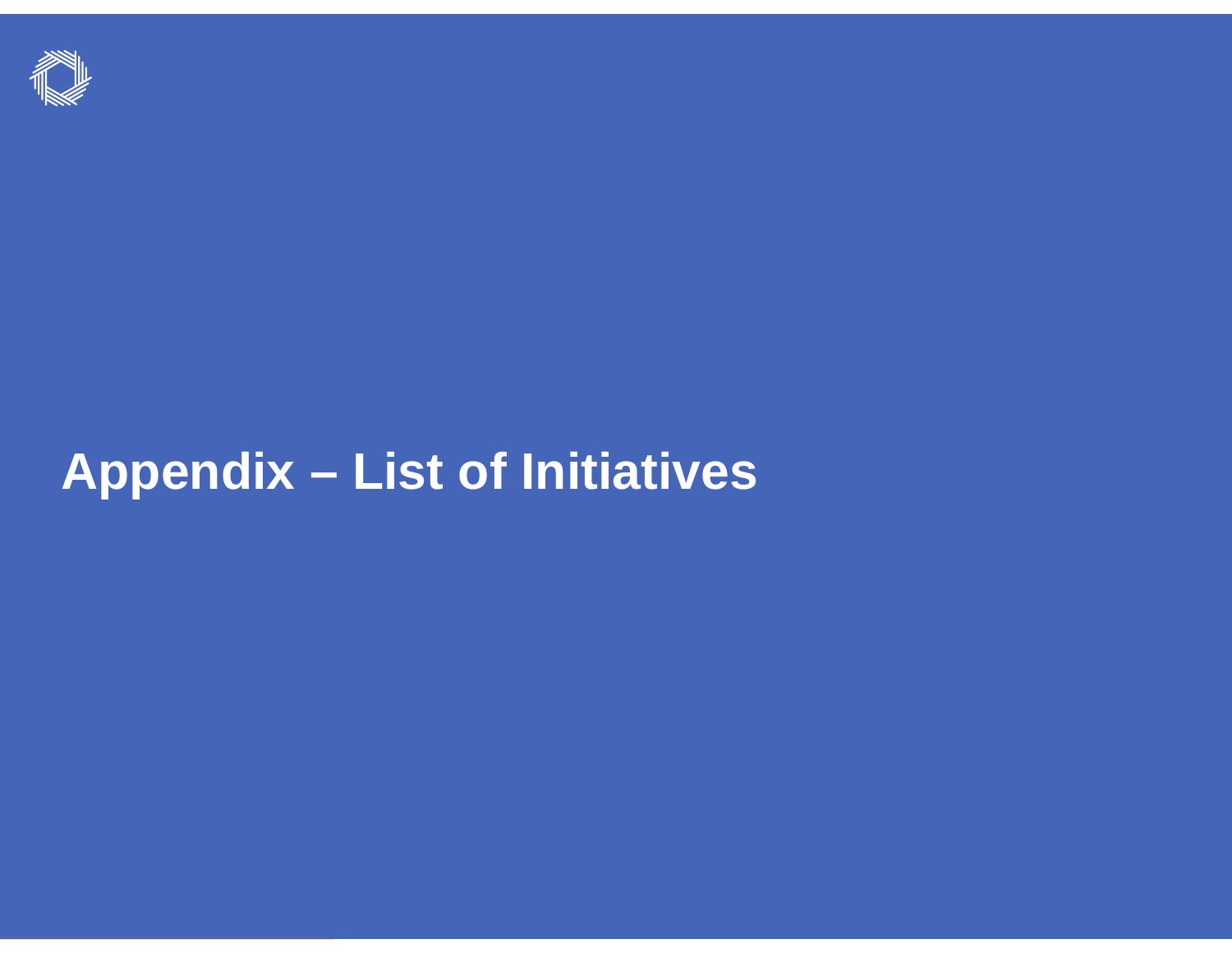![](_page_38_Picture_0.jpeg)

## **Appendix – List of Initiatives**

| <b>Strategy</b>                    | <b>Initiative</b> |                                                                                                                        | 2021          | 2022          | 2023          | 2024           | 2025          |
|------------------------------------|-------------------|------------------------------------------------------------------------------------------------------------------------|---------------|---------------|---------------|----------------|---------------|
| <b>Baseline projected deficits</b> |                   |                                                                                                                        | (\$3,025,000) | (\$4,487,000) | (\$5,227,000) | ( \$6,570,000] | (\$7,270,000) |
| Revenue Enhancement                | ED <sub>01</sub>  | Measure the impact of economic development and target<br>economic development projects with the largest revenue impact | 43,000        | 87,000        | 130,000       | 174,000        | 218,000       |
| Revenue Enhancement                | ED <sub>02</sub>  | Strengthen code enforcement                                                                                            | <b>TBD</b>    | <b>TBD</b>    | <b>TBD</b>    | <b>TBD</b>     | <b>TBD</b>    |
| Revenue Enhancement                | ED03              | Enact a stormwater fee                                                                                                 | $\Omega$      | 483,000       | 496,000       | 509,000        | 522,000       |
| Revenue Enhancement                | ED <sub>04</sub>  | Enact a street light assessment                                                                                        | Οl            |               | $\Omega$      | 315,000        | 324,000       |
| Revenue Enhancement                | ED <sub>05</sub>  | Regular increases to fees and fines                                                                                    | 29,000        | 58,000        | 88,000        | 119,000        | 150,000       |
| Revenue Enhancement                | ED <sub>06</sub>  | Develop a costing analysis for refuse operations                                                                       | <b>TBD</b>    | <b>TBD</b>    | <b>TBD</b>    | <b>TBD</b>     | <b>TBD</b>    |
| <b>Workforce Strategies</b>        | <b>WS01</b>       | Continue to retain the support of an external labor counsel                                                            | <b>TBD</b>    | <b>TBD</b>    | <b>TBD</b>    | <b>TBDI</b>    | <b>TBD</b>    |
| <b>Workforce Strategies</b>        | <b>WS02</b>       | Continue to evaluate the cost of proposals during collective bargaining                                                | <b>TBD</b>    | <b>TBD</b>    | <b>TBD</b>    | <b>TBD</b>     | <b>TBD</b>    |
| <b>Workforce Strategies</b>        | <b>WS03</b>       | Moderate wage growth                                                                                                   | 82,000        | 605,000       | 1,145,000     | 1,543,000      | 1,794,000     |
| <b>Workforce Strategies</b>        | <b>WS04</b>       | Restructure step increases                                                                                             | $\Omega$      | 21,000        | 55,000        | 100,000        | 124,000       |
| <b>Workforce Strategies</b>        | <b>WS05</b>       | Restructure longevity payments                                                                                         | <b>TBD</b>    | <b>TBD</b>    | <b>TBD</b>    | <b>TBD</b>     | <b>TBD</b>    |
| <b>Workforce Strategies</b>        | <b>WS06</b>       | Continue to control overtime spending                                                                                  | <b>TBDI</b>   | <b>TBD</b>    | <b>TBD</b>    | <b>TBDI</b>    | <b>TBD</b>    |
| <b>Workforce Strategies</b>        | <b>WS07</b>       | Restructure sick incentive and sick leave payout program                                                               | <b>TBD</b>    | <b>TBD</b>    | <b>TBD</b>    | <b>TBD</b>     | <b>TBD</b>    |
| <b>Workforce Strategies</b>        | <b>WS08</b>       | Evaluate uniform allowance                                                                                             | <b>TBD</b>    | <b>TBD</b>    | <b>TBD</b>    | <b>TBD</b>     | <b>TBD</b>    |
| <b>Workforce Strategies</b>        | <b>WS09</b>       | Control health benefits growth                                                                                         | 72,000        | 76,000        | 80,000        | 84,000         | 89,000        |
| <b>Workforce Strategies</b>        | <b>WS10</b>       | Make changes to the Commissioners Pension Plan                                                                         | <b>TBD</b>    | <b>TBD</b>    | <b>TBD</b>    | <b>TBD</b>     | <b>TBD</b>    |
| <b>Workforce Strategies</b>        | <b>WS11</b>       | Purchase a HRIS software                                                                                               | <b>TBD</b>    | <b>TBD</b>    | <b>TBD</b>    | <b>TBD</b>     | <b>TBD</b>    |
| <b>Process Efficiencies</b>        | <b>PE01</b>       | Regain flexibility to manage staffing levels in Public Works and<br>consider alternative service delivery options      | <b>TBD</b>    | <b>TBD</b>    | <b>TBD</b>    | <b>TBD</b>     | <b>TBD</b>    |
| <b>Process Efficiencies</b>        | <b>PE02</b>       | Alternate EMS service delivery model                                                                                   | 140,000       | 150,000       | 200,000       | 250,000        | 316,000       |
| <b>Process Efficiencies</b>        | <b>PE03</b>       | Re-evaluate alarm registration and fine system                                                                         | 5,000         | 5,000         | 5,000         | 5,000          | 5,000         |